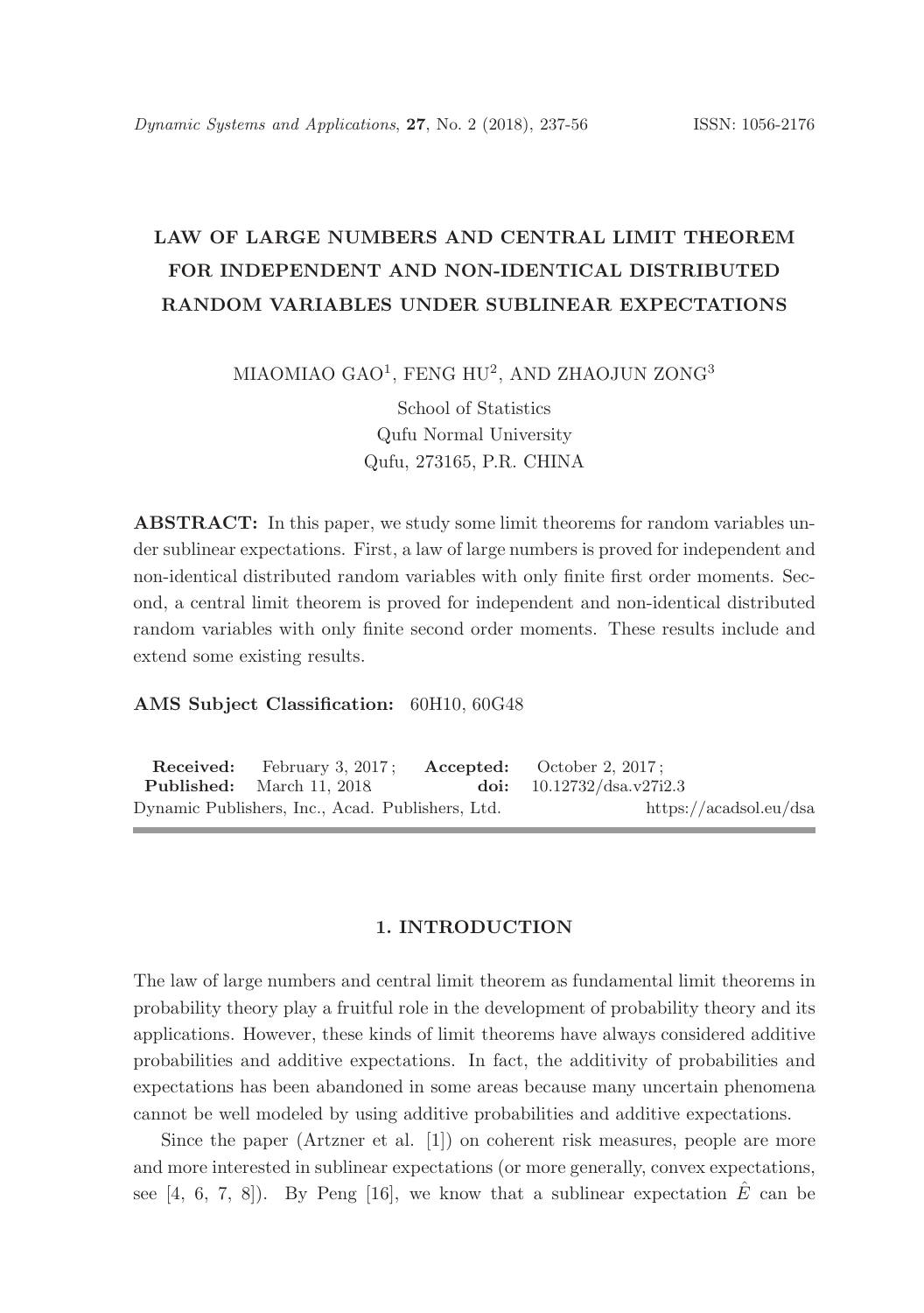represented as the upper expectation of a subset of linear expectations  $\{E_{\theta}: \theta \in \Theta\}$ , i.e.,  $\hat{E}[\cdot] = \sup_{\theta \in \Theta} E_{\theta}[\cdot]$ . In most cases, this subset is often treated as an uncertain model  $θ ∈ Θ$ <br>of probabilities  ${P<sub>θ</sub> : θ ∈ Θ}$  and the notion of sublinear expectation provides a robust way to measure a risk loss  $X$ . In fact, the nonlinear expectation theory provides many rich, flexible and elegant tools.

Since the notion of independent identically distributed (IID) random variables under sublinear expectations initiated by Peng, many limit results such as strong (weak) law of large numbers, central limit theorem and law of iterated logarithm under sublinear expectations have been studied. For more details, we can see [2, 3, 9, 10, 11, 12, 13, 14, 15, 18, 19].

In this paper, we study some limit theorems for random variables under sublinear expectations. First, a law of large numbers is proved for independent and non-identical distributed random variables with only finite first order moments. Second, a central limit theorem is proved for independent and non-identical distributed random variables with only finite second order moments. These results generalize the known results in [10, 12, 13, 14, 15, 19].

# 2. PRELIMINARIES

In this section, we present some preliminaries in the theory of sublinear expectations. For more detail, we can see [5, 16, 17, 18, 19].

Let  $(\Omega, \mathcal{F})$  be a given measurable space and let H be a linear space of real functions defined on  $(\Omega, \mathcal{F})$ . We suppose that H satisfies  $c \in \mathcal{H}$  for each constant c and  $|X| \in \mathcal{H}$ if  $X \in \mathcal{H}$ . The space  $\mathcal{H}$  can be considered as the space of random variables.

**Definition 2.1.** (see [16, 17, 18, 19]). A sublinear expectation  $\hat{E}$  on  $\mathcal{H}$  is a functional  $\hat{E}: \mathcal{H} \to \overline{\mathbb{R}}$  satisfying the following properties: for all  $X, Y \in \mathcal{H}$ , we have

(a) Monotonicity: If  $X \geq Y$ , then  $E[X] \geq E[Y]$ ;

(b) Constant preserving:  $\hat{E}[c] = c, \forall c \in \mathbb{R}$ ;

(c) Sub-additivity:  $\hat{E}[X+Y] \leq \hat{E}[X] + \hat{E}[Y]$  whenever  $\hat{E}[X] + \hat{E}[Y]$  is not of the form  $+\infty - \infty$  or  $-\infty + \infty$ ;

(d) Positive homogeneity:  $\hat{E}[\lambda X] = \lambda \hat{E}[X], \forall \lambda \geq 0$ .

Here  $\overline{\mathbb{R}} = [-\infty, +\infty]$ . The triple  $(\Omega, \mathcal{H}, \hat{E})$  is called a sublinear expectation space.

Give a sublinear expectation  $\hat{E}$ , let us denote the conjugate expectation  $\hat{\varepsilon}$  of  $\hat{E}$  by

$$
\hat{\varepsilon}[X] := -\hat{E}[-X], \quad \forall X \in \mathcal{H}.
$$

It is obvious that  $\hat{\varepsilon}[X] \leq \hat{E}[X]$ , for all  $X \in \mathcal{H}$ .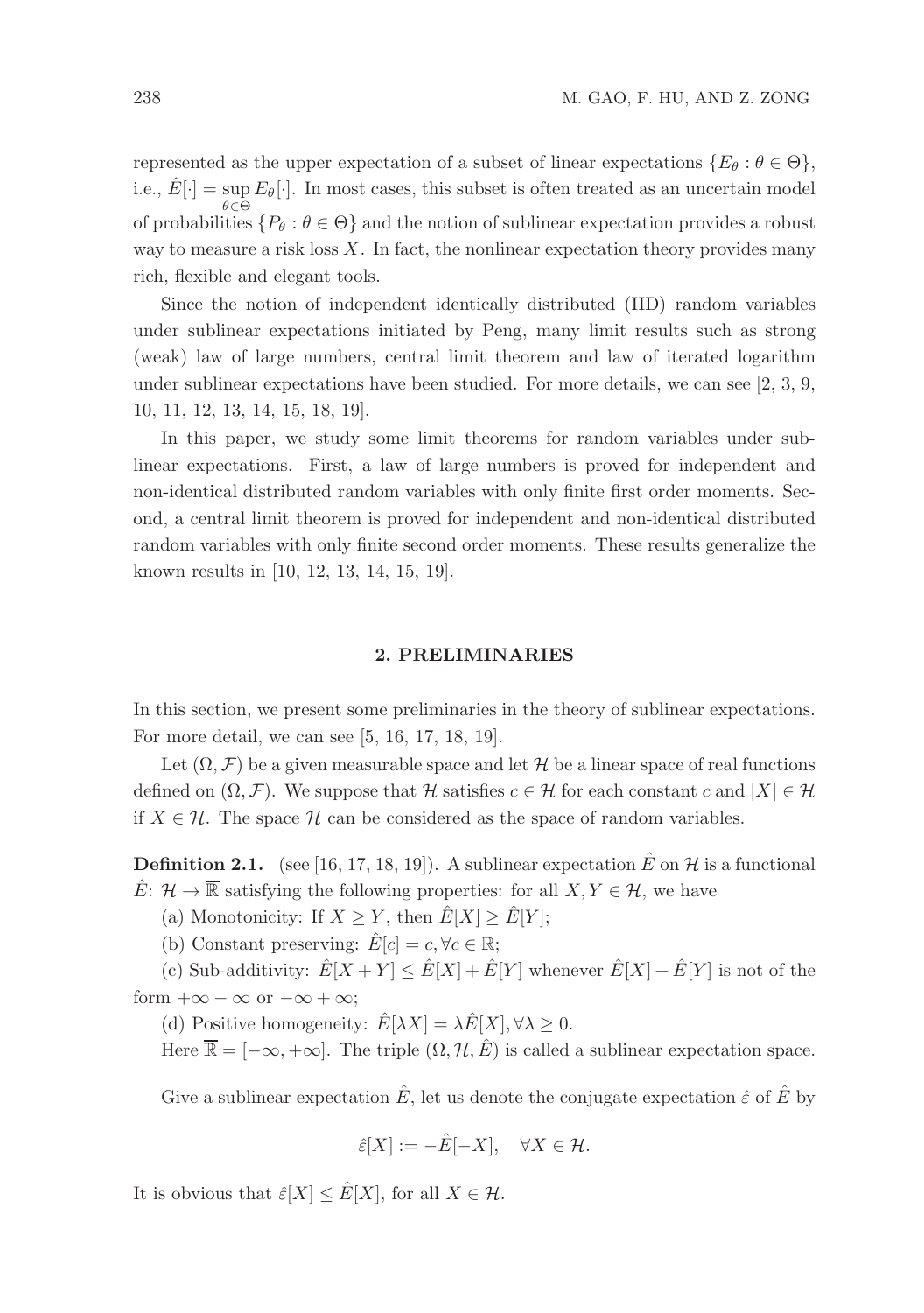In this paper, we consider the following sublinear expectation space  $(\Omega, \mathcal{H}, \hat{E})$ : if  $X_1, \dots, X_n \in \mathcal{H}$ , then  $\varphi(X_1, \dots, X_n) \in \mathcal{H}$  for each  $\varphi \in C_{l.Lip}(\mathbb{R}^n)$ , where  $C_{l.Lip}(\mathbb{R}^n)$ denotes the linear space of functions  $\varphi$  satisfying

$$
|\varphi(x) - \varphi(y)| \le C(1 + |x|^m + |y|^m)|x - y| \quad \forall x, y \in \mathbb{R}^n,
$$

for some  $C > 0$ ,  $m \in \mathbb{N}$  depending on  $\varphi$ . Let  $C_{b.Lip}(\mathbb{R}^n)$  denote the linear space of bounded functions  $\varphi$  satisfying

$$
|\varphi(x) - \varphi(y)| \le C|x - y| \quad \forall x, y \in \mathbb{R}^n,
$$

for some  $C > 0$  depending on  $\varphi$ .

**Definition 2.2.** (ISee [16, 17, 18, 19]). *Identical distribution:* Let  $X_1$  and  $X_2$  be two n-dimensional random vectors defined in sublinear expectation spaces  $(\Omega_1, \mathcal{H}_1, \hat{E}_1)$ and  $(\Omega_2, \mathcal{H}_2, \hat{E}_2)$ , respectively. They are called identically distributed, denoted by  $X_1 \stackrel{d}{=} X_2$ , if

$$
\hat{E}_1[\varphi(X_1)] = \hat{E}_2[\varphi(X_2)], \quad \forall \varphi \in C_{l.Lip}(\mathbb{R}^n),
$$

whenever the sublinear expectations are finite.

*Independence:* In a sublinear expectation space  $(\Omega, \mathcal{H}, \hat{E})$ , a random vector  $Y =$  $(Y_1, \dots, Y_n)$ ,  $Y_i \in \mathcal{H}$  is called independent to another random vector  $X := (X_1, \dots, X_n)$  $(X_m)$ ,  $X_i \in \mathcal{H}$  under  $\hat{E}$ , if for each test function  $\varphi \in C_{l.Lip}(\mathbb{R}^m \times \mathbb{R}^n)$ , we have

$$
\hat{E}[\varphi(X,Y)] = \hat{E}[\hat{E}[\varphi(x,Y)]_{x=X}],
$$

whenever  $\overline{\varphi}(x) := \hat{E}[|\varphi(x, Y)|] < \infty$  for all x and  $\hat{E}[\overline{\varphi}(X)] < \infty$ .

*Sequence of IID random variables:* A sequence of IID random sequence  $\{X_i\}_{i=1}^{\infty}$  is called IID random variables, if  $X_i \stackrel{d}{=} X_1$  and  $X_{i+1}$  is independent to  $Y := (X_1, \dots, X_i)$ for each  $i \geq 1$ .

**Definition 2.3.** *(Maximal distribution)* (see [16, 17]). A random variable  $\eta$  in a sublinear expectation space  $(\Omega, \mathcal{H}, \tilde{E})$  is called maximal distributed if

$$
\tilde{E}[\varphi(\eta)] = \sup_{\underline{\mu} \leq y \leq \overline{\mu}} \varphi(y), \quad \forall \varphi \in C_{l.Lip}(\mathbb{R}),
$$

where  $\overline{\mu} := \tilde{E}[\eta]$  and  $\mu := \tilde{\varepsilon}[\eta]$ .

**Remark 2.4.** Let  $\eta$  be maximal distributed with  $\overline{\mu} := \tilde{E}[\eta], \ \mu := \tilde{\varepsilon}[\eta]$ , the distribution of  $\eta$  is characterized by the following parabolic partial differential equation (PDE):

$$
\partial_t u - g(\partial_x u) = 0, \quad u(0, x) = \varphi(x),
$$

where  $u(t, x) := \tilde{E}[\varphi(x + t\eta)], (t, x) \in [0, \infty) \times \mathbb{R}, g(x) := \overline{\mu}x^{+} - \underline{\mu}x^{-}$ .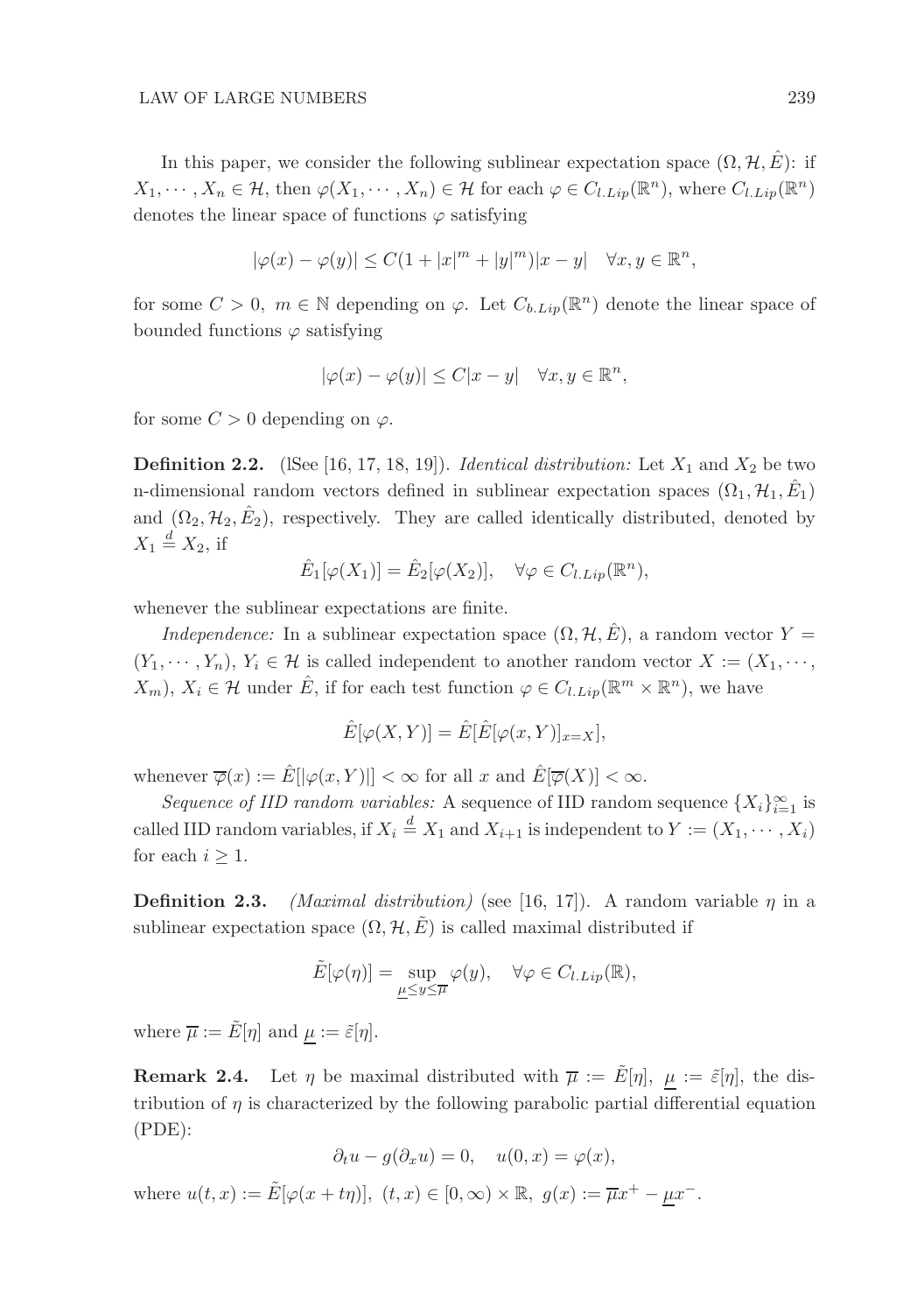Definition 2.5. *(G-normal distribution)* (see [16, 17]). A random variable X in a sublinear expectation space  $(\Omega, \mathcal{H}, \tilde{E})$  with  $\overline{\sigma}^2 := \tilde{E}[X^2], \underline{\sigma}^2 := \tilde{\varepsilon}[X^2]$  is called G-normal distributed, denoted by  $X \sim \mathcal{N}(0; [\underline{\sigma}^2, \overline{\sigma}^2])$ , if for each  $Y \in \mathcal{H}$  which is independent to X such that  $Y \stackrel{d}{=} X$ , it holds that  $aX + bY \stackrel{d}{=} \sqrt{a^2 + b^2}X$ ,  $\forall a, b \ge 0$ .

**Remark 2.6.** Let  $X \sim \mathcal{N}(0; [\underline{\sigma}^2, \overline{\sigma}^2])$  under  $\tilde{E}$ . For each  $\varphi \in C_{l.Lip}(\mathbb{R})$ , we define a function

$$
v(t,x) := \tilde{E}[\varphi(x + \sqrt{t}X)], \quad (t,x) \in [0,\infty) \times \mathbb{R}.
$$

Then  $v$  is the unique viscosity solution of the following parabolic PDE:

$$
\partial_t v - G(\partial_{xx}^2 v) = 0, \quad v(0, x) = \varphi(x),
$$

where  $G(\alpha) := \frac{1}{2} \tilde{E}[\alpha X^2] = \frac{1}{2} (\overline{\sigma}^2 \alpha^+ - \underline{\sigma}^2 \alpha^-).$ 

**Lemma 2.7.** *(see [3, 5]). Suppose*  $X \sim \mathcal{N}(0; [\underline{\sigma}^2, \overline{\sigma}^2])$  *under*  $\tilde{E}$ *. Let*  $P$  *be a probability measure and*  $\varphi$  *be a bounded continuous function on* R. If  ${B_t}_{t\geq0}$  *is a* 1*dimensional Brownian motion under* P*, then*

$$
\tilde{E}[\varphi(X)] = \sup_{\theta \in \Theta} E_P \left[ \varphi \left( \int_0^1 \theta_s dB_s \right) \right], \quad \tilde{\varepsilon}[\varphi(X)] = \inf_{\theta \in \Theta} E_P \left[ \varphi \left( \int_0^1 \theta_s dB_s \right) \right],
$$

*where*

$$
\Theta := \{ \{ \theta_t \}_{t \geq 0} : \theta_t \text{ is } \mathcal{F}_t\text{-adapted process such that } \underline{\sigma} \leq \theta_t \leq \overline{\sigma} \},
$$
  

$$
\mathcal{F}_t := \sigma \{ B_s : 0 \leq s \leq t \} \vee \mathcal{N}, \quad \mathcal{N} \text{ is the collection of } P\text{-null subsets.}
$$

Lemma 2.8. *(H¨older's inequality) (see [17]). Let* X, Y *be two random variables in a sublinear expectation space*  $(\Omega, \mathcal{H}, \hat{E})$ *, then for*  $1 < p, q < \infty$ ,  $\frac{1}{p} + \frac{1}{q} = 1$ *, we have* 

$$
\hat{E}[|XY|] \leq (\hat{E}[|X|^p])^{\frac{1}{p}} \cdot (\hat{E}[|Y|^q])^{\frac{1}{q}}.
$$

**Lemma 2.9.** *(Rosenthal's inequality) (see [18]). Let*  $(X_1, \dots, X_n)$  *be a sequence of random variables in*  $(\Omega, \mathcal{H}, \hat{E})$ *. Suppose that*  $X_{k+1}$  *is independent to*  $(X_1, \dots, X_k)$ *for each*  $k = 1, \dots, n - 1$ . *Denote*  $S_n := \sum_{k=1}^{n} X_k$ . *(a) Then*

$$
a) \quad \text{then}
$$

$$
\hat{E}\left[\max_{k\leq n}|S_k|^p\right] \leq C_p \left\{ \sum_{k=1}^n \hat{E}[|X_k|^p] + \left(\sum_{k=1}^n \hat{E}[X_k^2]\right)^{\frac{p}{2}} \right\}
$$
\n
$$
+ C_p \left\{ \left(\sum_{k=1}^n \left[ (\hat{\varepsilon}[X_k])^- + (\hat{E}[X_k])^+ \right] \right)^p \right\}, \quad \text{for } p \geq 2. \tag{2.1}
$$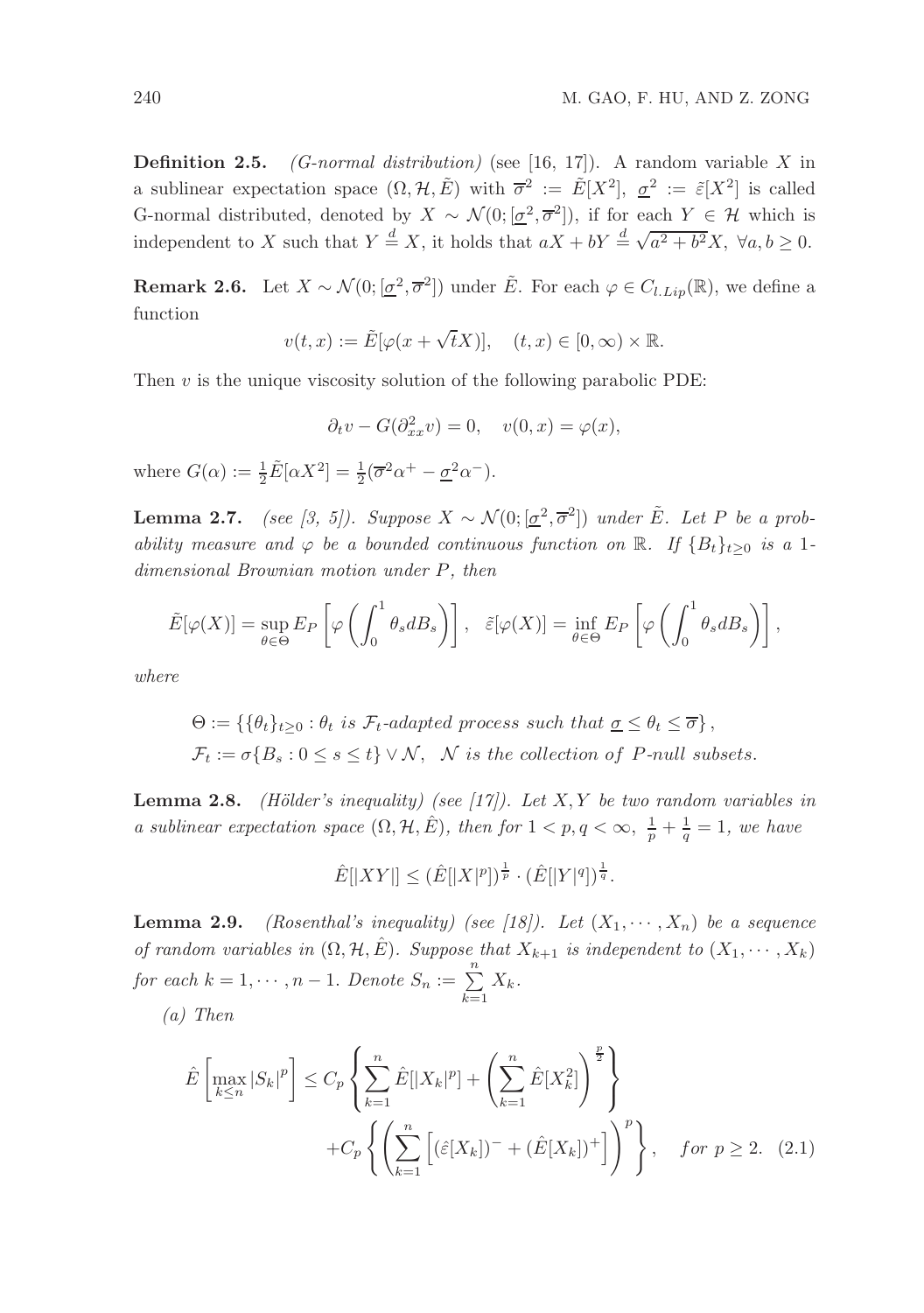*(b) Furthermore, we assume that*  $\hat{E}[X_k] \leq 0$ ,  $k = 1, \dots, n$ . Then

$$
\hat{E}\left[ (S_n^+)^p \right] \leq \begin{cases} 2^{2-p} \sum_{k=1}^n \hat{E}\left[ |X_k|^p \right], & \text{for } 1 \leq p \leq 2, \\ C_p n^{\frac{p}{2}-1} \sum_{k=1}^n \hat{E}[|X_k|^p], & \text{for } p \geq 2. \end{cases}
$$
\n(2.2)

**Definition 2.10.** A set function  $V : \mathcal{F} \to [0, 1]$  is called a capacity if it satisfies the following:

- (1)  $V(\emptyset) = 0, V(\Omega) = 1;$
- (2)  $V(A) \leq V(B)$ , whenever  $A \subset B$  and  $A, B \in \mathcal{F}$ .

It is called a sub-additive capacity if it further satisfies  $V(A \cup B) \le V(A) + V(B)$  for all  $A, B \in \mathcal{F}$  with  $A \bigcup B \in \mathcal{F}$ .

Let  $(\Omega, \mathcal{H}, \hat{E})$  be a sublinear expectation space, and  $\hat{\varepsilon}$  be the conjugate expectation of  $\overline{E}$ . We denote a pair  $(\mathbb{V}, v)$  of capacities by

$$
\mathbb{V}(A) := \inf \{ \hat{E}[\xi] : I_A \le \xi, \xi \in \mathcal{H} \}, \quad v(A) := 1 - \mathbb{V}(A^c), \quad \forall A \in \mathcal{F},
$$

where  $A^c$  is the complement set of A. Then

$$
\mathbb{V}(A) := \hat{E}[I_A], \quad v(A) := \hat{\varepsilon}[I_A], \quad \text{if } I_A \in \mathcal{H},
$$
\n
$$
\hat{E}[f] \le \mathbb{V}(A) \le \hat{E}[g], \quad \hat{\varepsilon}[f] \le v(A) \le \hat{\varepsilon}[g], \quad \text{if } f \le I_A \le g, \quad f, g \in \mathcal{H}.
$$
\n
$$
(2.3)
$$

Obviously,  $\mathbb V$  is sub-additive. But v is not. However, we have  $v(A\bigcup B)\leq v(A)+\mathbb V(B)$ .

### 3. MAIN RESULTS

**Theorem 3.1.** Let a sequence  $\{X_i\}_{i=1}^{\infty}$ , which is in a sublinear expectation space  $(\Omega, \mathcal{H}, \hat{E})$ *, satisfy the following conditions:* 

- (i) *each*  $X_{i+1}$  *is independent to*  $(X_1, \dots, X_i)$ *, for*  $i = 1, 2, \dots;$
- (ii)  $\hat{E}[X_i] = \overline{\mu_i}$ ,  $\hat{\varepsilon}[X_i] = \underline{\mu_i}$ , where- $\infty < \underline{\mu_i} \le \overline{\mu_i} < \infty$ ;
- (iii) *there are two constants*  $\overline{\mu}$  *and*  $\mu$  *such that*

$$
\lim_{n \to \infty} \frac{1}{n} \sum_{i=1}^{n} |\mu_i - \mu| = 0, \quad \lim_{n \to \infty} \frac{1}{n} \sum_{i=1}^{n} |\overline{\mu_i} - \overline{\mu}| = 0;
$$

- (iv)  $\lim_{d \to \infty} \sup_{i \ge 1} \hat{E} \left[ (|X_i| d)^+ \right] = 0;$
- (v)  $\sup_{x\to a} \hat{E}[|X_i|] < \infty$ . Then for any continuous function  $\varphi$  satisfying  $|\varphi(x)| \leq$  $i>1$  $C(1+|x|)$ *, we have*

$$
\lim_{n \to \infty} \hat{E}\left[\varphi\left(\frac{S_n}{n}\right)\right] = \widetilde{E}[\varphi(\eta)],\tag{3.1}
$$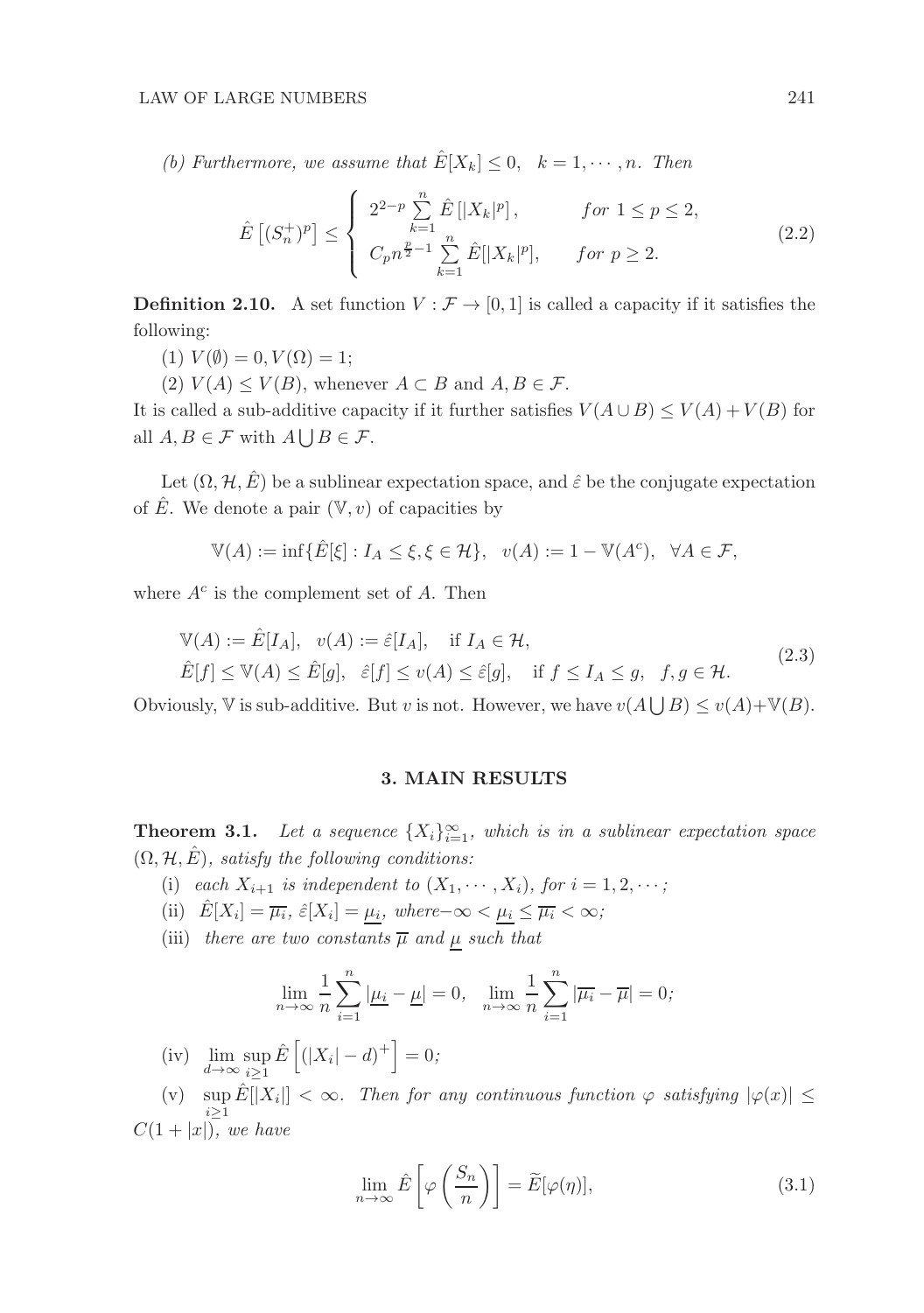where  $S_n = \sum_{n=1}^n$  $\sum_{i=1} X_i$ ,  $\eta$  is maximal distributed under E with  $\overline{\mu} := E[\eta], \underline{\mu} := \widetilde{\varepsilon}[\eta].$ *Furthermore, if*  $p > 1$  *and*  $\sup_{i \geq 1} \hat{E} [|X_i|^p] < \infty$ , *then* (3.1) *holds for any continuous function*  $\varphi$  *satisfying*  $|\varphi(x)| \leq C(1+|x|^p)$ .

**Proof.** Let  $Y_i = (-i) \vee (X_i \wedge i), T_n = \sum_{i=1}^n$  $\sum_{i=1} Y_i$ . In order to prove Theorem 3.1, we need the following facts:

(A1) Suppose that the condition (iv) is satisfied, then

$$
\frac{1}{n}\sum_{i=1}^{n}\hat{E}[|X_i - Y_i|] \to 0 \quad \text{as} \quad n \to \infty.
$$

(A2) Suppose that the conditions (iv) and (v) are satisfied, then

$$
\frac{\sum_{i=1}^{n} \hat{E}[|Y_i|^{\alpha+1}]}{n^{\alpha+1}} \to 0 \quad \text{as} \quad n \to \infty, \quad \forall \ 0 < \alpha < 1.
$$

(A3) Suppose that the conditions (i) and (v) are satisfied, then

$$
\hat{E}\left[|T_n|^{2p}\right] \le C_{2p} n^{2p}, \quad \forall \ p \ge 1.
$$

For (A1), by Stolz theorem, it is sufficient to show that

$$
\hat{E}[|X_n - Y_n|] \to 0 \quad \text{as} \quad n \to \infty.
$$

Note that

$$
\hat{E}[|X_n - Y_n|] = \hat{E}[ (|X_n| - n)^+] \le \sup_{i \ge 1} \hat{E}[ (|X_i| - n)^+] \to 0 \text{ as } n \to \infty.
$$

So (A1) holds.

For (A2), by Stolz theorem, it is sufficient to show that

$$
\frac{\hat{E}[|Y_n|^{\alpha+1}]}{n^{\alpha+1} - (n-1)^{\alpha+1}} \to 0 \quad \text{as} \quad n \to \infty.
$$

Note that

$$
\frac{\hat{E}[|Y_n|^{\alpha+1}]}{n^{\alpha+1} - (n-1)^{\alpha+1}} \le \frac{\hat{E}[|Y_n|^{\alpha+1}]}{(n-1)^{\alpha}},
$$

$$
\hat{E}[|Y_n|^{\alpha+1}] \leq \hat{E}[|X_n||Y_n|^{\alpha}] \leq \hat{E}[(|X_n| - d + d)|Y_n|^{\alpha}]
$$
  
\n
$$
\leq n^{\alpha}\hat{E}[(|X_n| - d)^+] + d\hat{E}[|Y_n|^{\alpha}]
$$
  
\n
$$
\leq n^{\alpha}\hat{E}[(|X_n| - d)^+] + d\left(\hat{E}[|X_n|]\right)^{\alpha}
$$
  
\n
$$
\leq n^{\alpha} \cdot \sup_{i \geq 1} \hat{E}[(|X_i| - d)^+] + d\left(\sup_{i \geq 1} \hat{E}[|X_i|]\right)^{\alpha}.
$$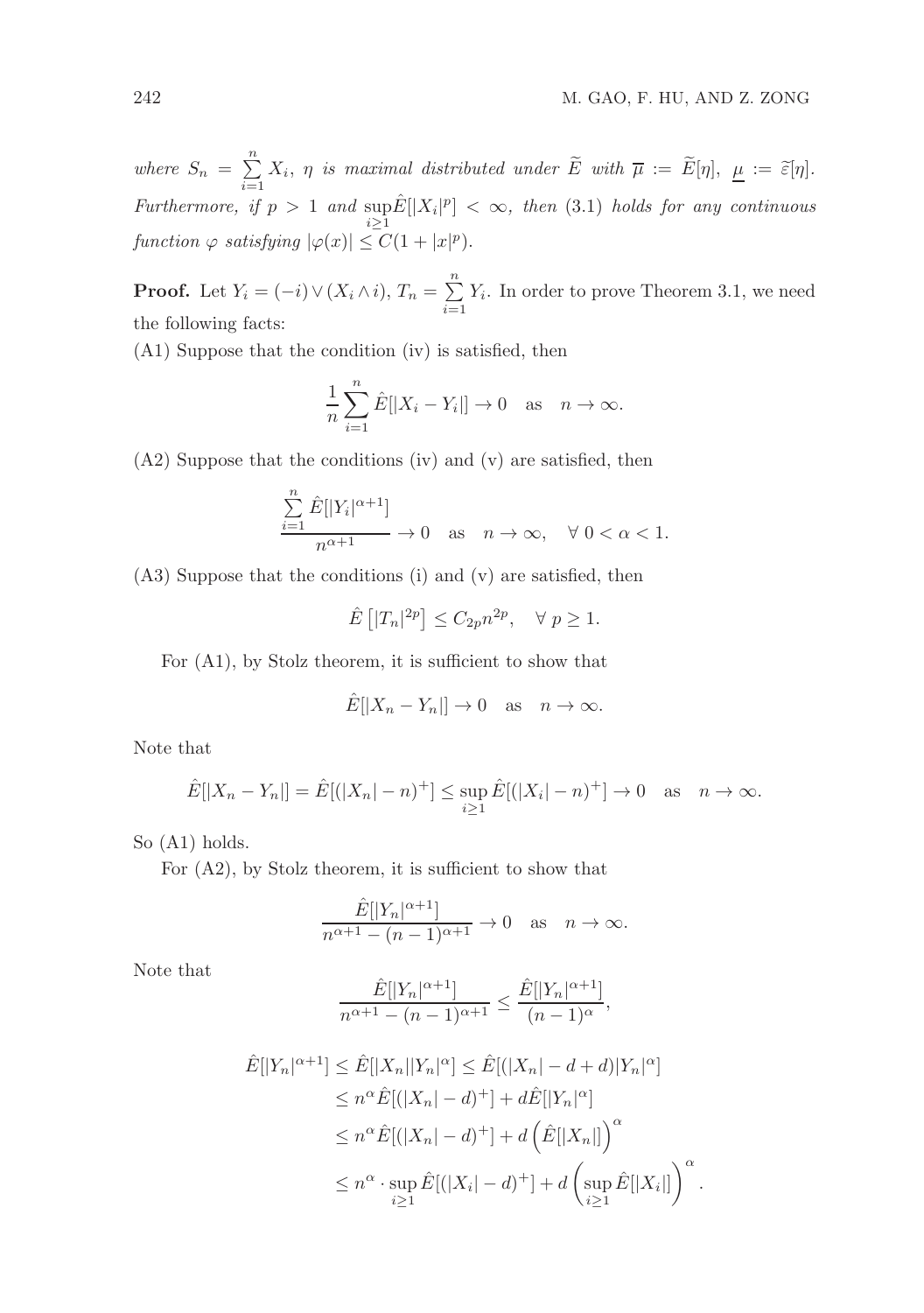So

$$
\frac{\hat{E}[|Y_n|^{\alpha+1}]}{(n-1)^{\alpha}} \le \frac{n^{\alpha} \cdot \sup_{i \ge 1} \hat{E}[(|X_i| - d)^+] }{(n-1)^{\alpha}} + \frac{d\left(\sup_{i \ge 1} \hat{E}[|X_i|]\right)^{\alpha}}{(n-1)^{\alpha}} \to 0
$$
  
as  $n \to \infty$  and  $d \to \infty$ .

Thus, (A.2) holds.

For  $(A3)$ , by the Rosenthal's inequality  $(2.1)$ , we have

$$
\hat{E}[|T_n|^{2p}] \leq C_{2p} \sum_{i=1}^n \hat{E}[|Y_i|^{2p}] + C_{2p} \left( \sum_{i=1}^n \hat{E}[|Y_i|^2] \right)^p \n+ C_{2p} \left( \sum_{i=1}^n \left[ (\hat{E}[Y_i])^+ + (\hat{E}[-Y_i])^+ \right] \right)^{2p} \n\leq C_{2p} \sum_{i=1}^n \hat{E}[|X_i||Y_i|^{2p-1}] + C_{2p} \left( \sum_{i=1}^n \hat{E}[|X_i||Y_i|] \right)^p \n+ C_{2p} \left( \sum_{i=1}^n 2\hat{E}[|X_i|] \right)^{2p} \n\leq C_{2p} n^{2p-1} n \cdot \sup_{i \geq 1} \hat{E}[|X_i|] + C_{2p} \left( n \cdot n \cdot \sup_{i \geq 1} \hat{E}[|X_i|] \right)^p \n+ C_{2p} 2^{2p} \left( n \cdot \sup_{i \geq 1} \hat{E}[|X_i|] \right)^{2p} \n\leq C_{2p} n^{2p}.
$$

We first prove that

$$
\lim_{n \to \infty} \hat{E}\left[\varphi\left(\frac{T_n}{n}\right)\right] = \widetilde{E}[\varphi(\eta)], \qquad \forall \varphi \in C_{b.Lip}(\mathbb{R}). \tag{3.2}
$$

Now, for a small but fixed  $h > 0$ , let V be the unique viscosity solution of the following equation:

$$
\partial_t V + g(\partial_x V) = 0
$$
,  $(t, x) \in [0, 1 + h] \times \mathbb{R}$ ,  $V|_{t=1+h} = \varphi(x)$ , (3.3)

where  $g(x) := \overline{\mu}x^{+} - \underline{\mu}x^{-}$ . According to the definition of maximal distribution, we have

$$
V(t, x) = \tilde{E}[\varphi(x + (1 + h - t)\eta)], \quad V(h, 0) = \tilde{E}[\varphi(\eta)], \quad V(1 + h, x) = \varphi(x). \quad (3.4)
$$

Since  $(3.3)$  is a uniformly parabolic PDE, by the interior regularity of  $V$ , we have

$$
||V||_{C^{1+\frac{\alpha}{2},1+\alpha}([0,1]\times\mathbb{R})}<\infty, \text{ for some } \alpha\in(0,1).
$$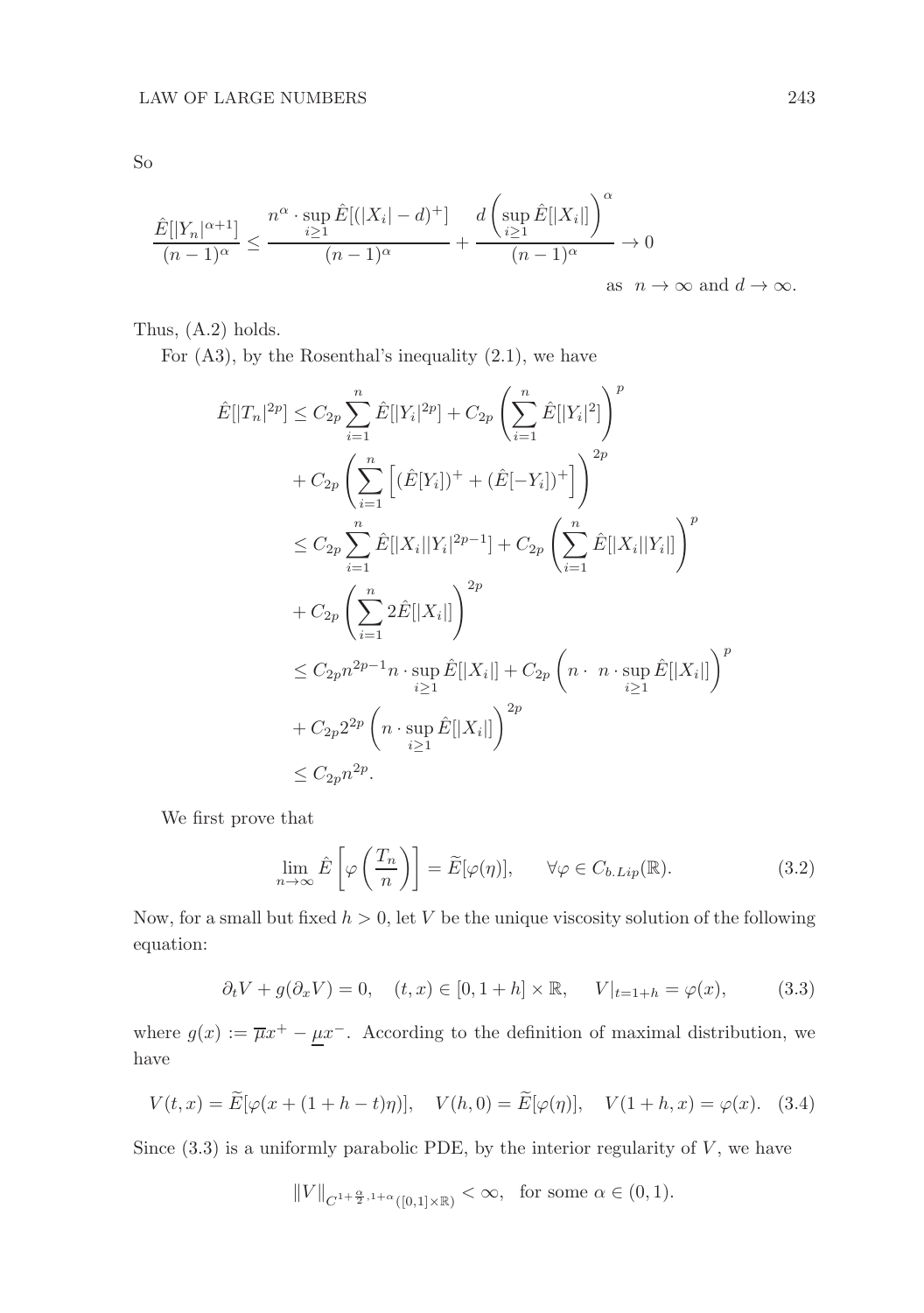Let  $\delta = \frac{1}{n}$ ,  $T_0 = 0$ , then

$$
V(1, \delta T_n) - V(0, 0) = \sum_{i=0}^{n-1} \{ V((i+1)\delta, \delta T_{i+1}) - V(i\delta, \delta T_i) \}
$$
  
= 
$$
\sum_{i=0}^{n-1} \{ [V((i+1)\delta, \delta T_{i+1}) - V(i\delta, \delta T_{i+1})] + [V(i\delta, \delta T_{i+1}) - V(i\delta, \delta T_i)] \}
$$
  
= 
$$
\sum_{i=0}^{n-1} \{ I_{\delta}^i + J_{\delta}^i \},
$$

with, by Taylor's expansion,

$$
J_{\delta}^{i} = \partial_{t} V(i\delta, \delta T_{i})\delta + \partial_{x} V(i\delta, \delta T_{i})Y_{i+1}\delta
$$
  
=  $(\partial_{t} V(i\delta, \delta T_{i})\delta + \partial_{x} V(i\delta, \delta T_{i})X_{i+1}\delta) + (\partial_{x} V(i\delta, \delta T_{i})(Y_{i+1} - X_{i+1})\delta)$   
=  $J_{\delta,1}^{i} + J_{\delta,2}^{i}$ ,

$$
I_{\delta}^{i} = \int_{0}^{1} \left[ \partial_{t} V((i+\beta)\delta, \delta T_{i+1}) - \partial_{t} V(i\delta, \delta T_{i+1}) \right] d\beta \delta + \left[ \partial_{t} V(i\delta, \delta T_{i+1}) - \partial_{t} V(i\delta, \delta T_{i}) \right] \delta
$$

$$
+ \int_{0}^{1} \left[ \partial_{x} V(i\delta, \delta T_{i} + \beta \delta Y_{i+1}) - \partial_{x} V(i\delta, \delta T_{i}) \right] d\beta Y_{i+1} \delta.
$$

Therefore,

$$
\hat{E}\left[\sum_{i=0}^{n-1} J_{\delta,1}^{i}\right] - \sum_{i=0}^{n-1} \left(\hat{E}[|J_{\delta,2}^{i}|] + \hat{E}[|I_{\delta}^{i}|]\right)
$$
\n
$$
\leq \hat{E}[V(1,\delta T_{n})] - V(0,0) \leq \hat{E}\left[\sum_{i=0}^{n-1} J_{\delta,1}^{i}\right] + \sum_{i=0}^{n-1} \left(\hat{E}[|J_{\delta,2}^{i}|] + \hat{E}[|I_{\delta}^{i}|]\right). \tag{3.5}
$$

We first consider  $\hat{E} \left[ \sum_{n=1}^{\infty} \right]$  $i=0$  $J^i_{\delta,1}$ 1 . From (3.3) and the condition (i), it follows that

$$
\hat{E}[J_{\delta,1}^{i}] = \hat{E} [\partial_t V(i\delta, \delta T_i)\delta + \partial_x V(i\delta, \delta T_i)X_{i+1}\delta]
$$
\n
$$
= \hat{E} \Big\{ \partial_t V(i\delta, \delta T_i)\delta + \delta \Big[ (\partial_x V(i\delta, \delta T_i))^{+} \overline{\mu_{i+1}} - (\partial_x V(i\delta, \delta T_i))^{-} \underline{\mu_{i+1}} \Big] \Big\}
$$
\n
$$
\leq \hat{E} \Big\{ \partial_t V(i\delta, \delta T_i)\delta + \delta \Big[ (\partial_x V(i\delta, \delta T_i))^{+} \overline{\mu} - (\partial_x V(i\delta, \delta T_i))^{-} \underline{\mu} \Big] \Big\}
$$
\n
$$
+ \delta \hat{E} \Big[ (\partial_x V(i\delta, \delta T_i))^{+} (\overline{\mu_{i+1}} - \overline{\mu}) - (\partial_x V(i\delta, \delta T_i))^{-} (\underline{\mu_{i+1}} - \underline{\mu}) \Big]
$$
\n
$$
= \delta \hat{E} \Big[ (\partial_x V(i\delta, \delta T_i))^{+} (\overline{\mu_{i+1}} - \overline{\mu}) - (\partial_x V(i\delta, \delta T_i))^{-} (\underline{\mu_{i+1}} - \underline{\mu}) \Big]
$$
\n
$$
\leq \delta \hat{E} [ [\partial_x V(i\delta, \delta T_i)]] \Big( |\overline{\mu_{i+1}} - \overline{\mu}| + |\underline{\mu_{i+1}} - \underline{\mu}| \Big).
$$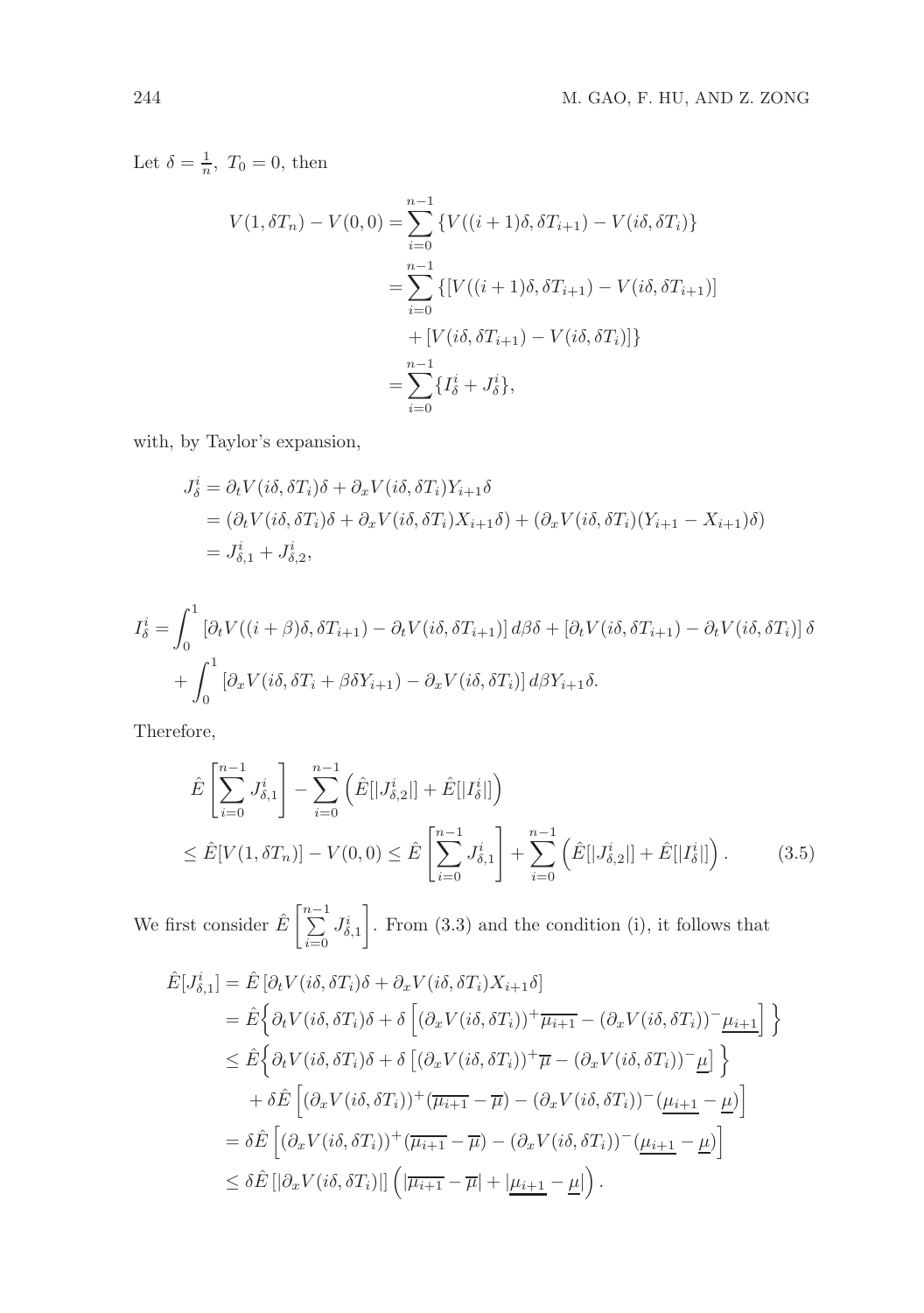Since  $\partial_x V$  is uniformly  $\frac{\alpha}{2}$ -hölder continuous in t and  $\alpha$ -hölder continuous in x on  $[0, 1] \times \mathbb{R}$ , we have

$$
\hat{E}[|\partial_x V(i\delta, \delta T_i)|] \leq \hat{E}[|\partial_x V(i\delta, \delta T_i) - \partial_x V(0, 0)|] + |\partial_x V(0, 0)|
$$
  

$$
\leq C(1 + |i\delta|^{\frac{\alpha}{2}} + \hat{E}[|\delta T_i|^{\alpha}]).
$$

Since

$$
\hat{E}[|\delta T_i|^{\alpha}] \le \hat{E}[|\delta T_i|] + 1 \le \sup_{i \ge 1} \hat{E}[|X_i|] + 1,
$$

we claim that there is a constant  $C_1 > 0$ , such that

$$
\hat{E}[|\partial_x V(i\delta, \delta T_i)|] \le C_1. \tag{3.6}
$$

Then we obtain

$$
\hat{E}\left[\sum_{i=0}^{n-1} J_{\delta,1}^i\right] \leq \sum_{i=0}^{n-1} \hat{E}[J_{\delta,1}^i] \leq C_1 \frac{1}{n} \sum_{i=0}^{n-1} \left( |\overline{\mu_{i+1}} - \overline{\mu}| + |\underline{\mu_{i+1}} - \underline{\mu}| \right).
$$

In a similar manner as above, we also have

$$
\hat{E}\left[\sum_{i=0}^{n-1} J_{\delta,1}^{i}\right] \geq -C_1 \frac{1}{n} \sum_{i=0}^{n-1} \left( \left|\overline{\mu_{i+1}} - \bar{\mu}\right| + \left|\underline{\mu_{i+1}} - \underline{\mu}\right| \right).
$$

Thus, from the condition (iii), we can obtain

$$
\lim_{n \to \infty} \hat{E}\left[\sum_{i=0}^{n-1} J_{\delta,1}^i\right] = 0. \tag{3.7}
$$

Next, we consider  $\sum_{n=1}^{n-1}$  $i=0$  $\hat{E}\left[|J_{\delta,2}^{i}|\right]$  $\big]$ . According to the condition (i) and (3.6), we have

$$
\hat{E}\left[|J_{\delta,2}^{i}|\right] = \hat{E}[|\partial_x V(i\delta, \delta T_i)(Y_{i+1} - X_{i+1})\delta|] \n\leq \delta \hat{E}[|\partial_x V(i\delta, \delta T_i)|]\hat{E}[|X_{i+1} - Y_{i+1}|] \n\leq \delta C_1 \hat{E}[|X_{i+1} - Y_{i+1}|].
$$

Then, we obtain

$$
\sum_{i=0}^{n-1} \hat{E}\left[|J_{\delta,2}^i|\right] \le C_1 \frac{1}{n} \sum_{i=0}^{n-1} \hat{E}[|X_{i+1} - Y_{i+1}|].
$$

By (A1), it follows that

$$
\lim_{n \to \infty} \sum_{i=0}^{n-1} \hat{E} \left[ |J^i_{\delta,2}| \right] = 0.
$$
\n(3.8)

Finally, we consider  $\sum_{n=1}^{n-1}$  $i=0$  $\hat{E}$  [| $I_{\delta}^{i}$ ]. For  $I_{\delta}^{i}$ , since both  $\partial_{t}V$  and  $\partial_{x}V$  are uniformly  $\frac{\alpha}{2}$ hölder continuous in t and  $\alpha$ -hölder continuous in x on [0, 1]  $\times \mathbb{R}$ , then we have

$$
\hat{E}[|I_{\delta}^{i}|] \leq C\delta^{\frac{\alpha}{2}+1} + C\delta^{\alpha+1} \left( \hat{E}[|Y_{i+1}|^{\alpha}] + \hat{E}[|Y_{i+1}|^{\alpha+1}] \right).
$$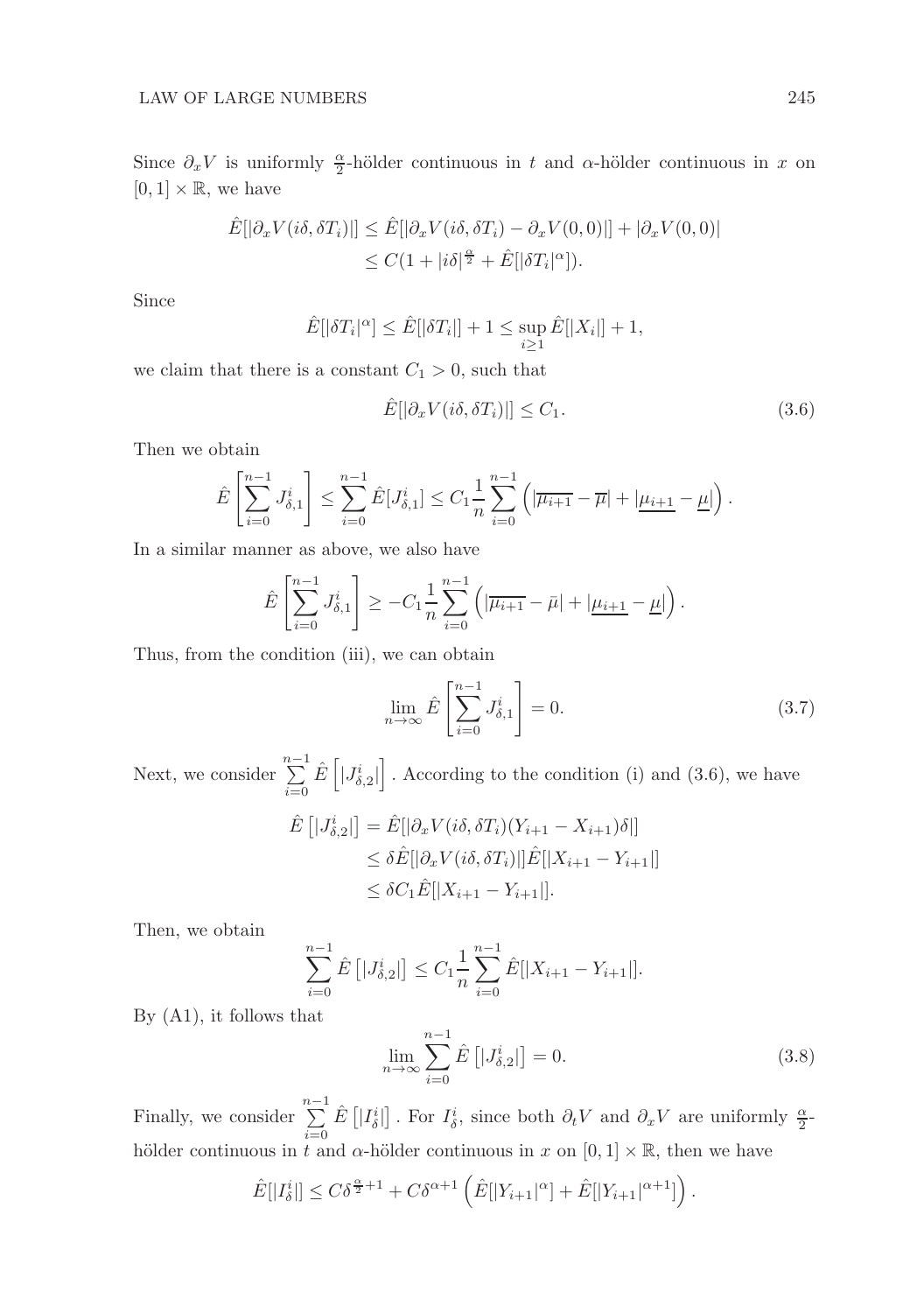It follows that

$$
\sum_{i=0}^{n-1} \hat{E} \left[ |I_{\delta}^{i}| \right] \leq C \left( \frac{1}{n} \right)^{\frac{\alpha}{2}} + C \left( \frac{1}{n} \right)^{\alpha+1} \sum_{i=0}^{n-1} \left( \hat{E} |[Y_{i+1}|^{\alpha}] + \hat{E} |[Y_{i+1}|^{\alpha+1}] \right).
$$

For  $\sum_{n=1}^{n-1}$  $\sum_{i=0}^{n-1} \hat{E}[|Y_{i+1}|^{\alpha}] / n^{\alpha+1}$ , we have

$$
\frac{\sum_{i=0}^{n-1} \hat{E}[|Y_{i+1}|^{\alpha}]}{n^{\alpha+1}} \le \frac{\sum_{i=0}^{n-1} \hat{E}[|X_{i+1}|^{\alpha}]}{n^{\alpha+1}} \le \frac{\left(\sup_{i\ge 1} \hat{E}[|X_i|]\right)^{\alpha}}{n^{\alpha}} \to 0 \text{ as } n \to \infty.
$$

By (A2), we can obtain

$$
\sum_{i=0}^{n-1} \hat{E}[|Y_{i+1}|^{\alpha+1}]/n^{\alpha+1} \to 0 \text{ as } n \to \infty.
$$

Therefore,

$$
\lim_{n \to \infty} \sum_{i=0}^{n-1} \hat{E}\left[|I_{\delta}^{i}| \right] = 0. \tag{3.9}
$$

From  $(3.5), (3.7), (3.8)$  and  $(3.9)$ , we have

$$
\lim_{n \to \infty} \hat{E}[V(1, \delta T_n)] = V(0, 0). \tag{3.10}
$$

Additionally, it is obvious that if  $\varphi \in C_{b.Lip}(\mathbb{R})$ , i.e.,  $|\varphi(x) - \varphi(y)| \leq C|x - y|$ , then for each  $t, s \in [0, 1 + h]$  and  $x \in \mathbb{R}$ ,

$$
|V(t, x) - V(s, x)| \le C \widetilde{E}[|\eta|]|t - s| \le C|t - s|.
$$
 (3.11)

In particular,

$$
|V(0,0) - V(h,0)| \le Ch. \tag{3.12}
$$

Combining  $(3.4), (3.11),$  with  $(3.12),$  we have

$$
\begin{aligned}\n\left| \hat{E}[\varphi(\delta T_n)] - \tilde{E}[\varphi(\eta)] \right| &= \left| \hat{E}[V(1+h, \delta T_n)] - V(h, 0) \right| \\
&\leq \left| \hat{E}[V(1+h, \delta T_n)] - \hat{E}[V(1, \delta T_n)] \right| + \left| \hat{E}[V(1, \delta T_n)] - V(0, 0) \right| + |V(0, 0) - V(h, 0)| \\
&\leq 2Ch + \left| \hat{E}[V(1, \delta T_n)] - V(0, 0) \right|. \n\end{aligned}
$$

From (3.10), we obtain

$$
\limsup_{n \to \infty} \left| \hat{E}[\varphi(\delta T_n)] - \tilde{E}[\varphi(\eta)] \right| \le 2Ch.
$$

So (3.2) is proved.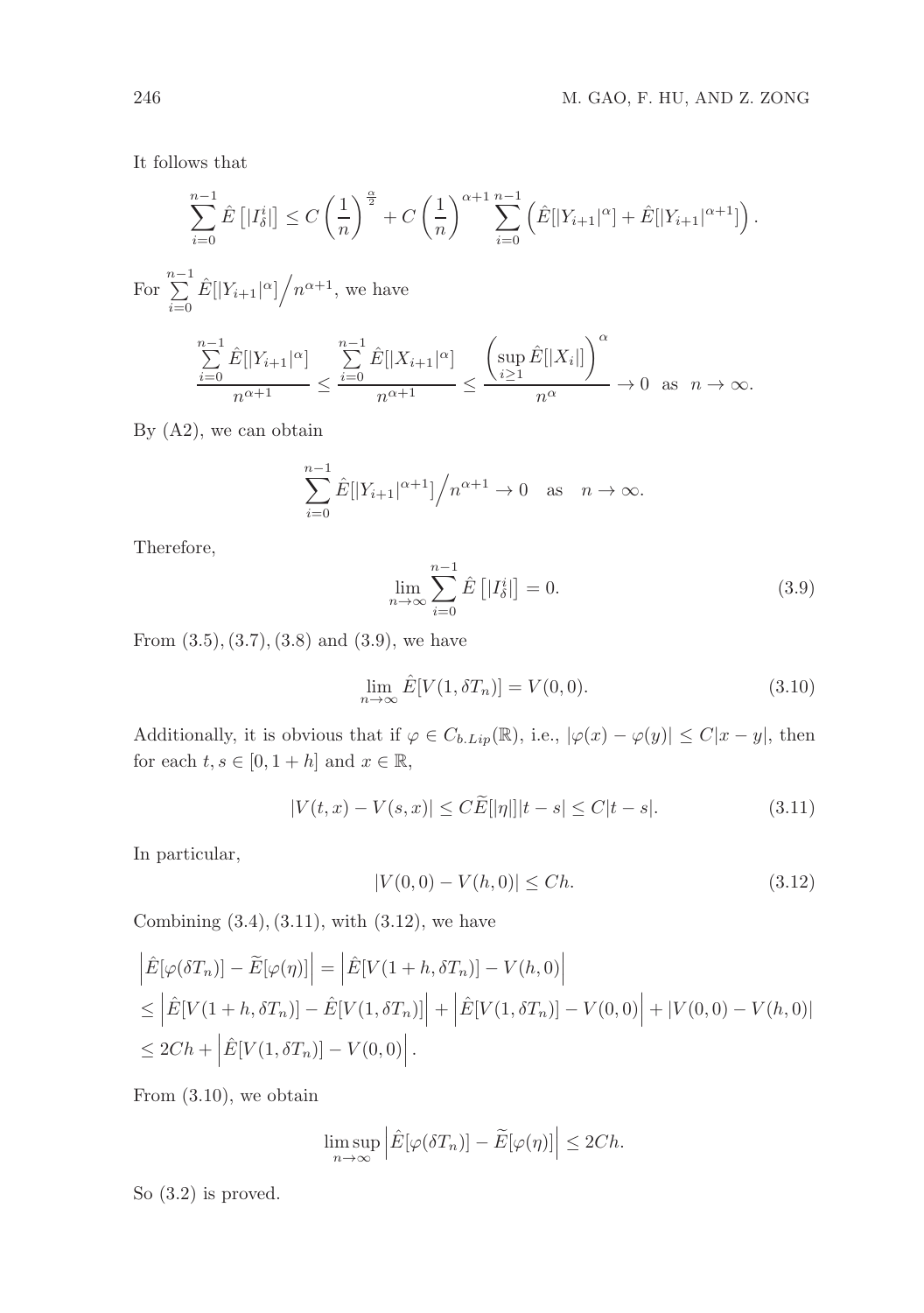By the Lipschitz continuity of  $\varphi$  and (A1), we have

$$
\left|\hat{E}\left[\varphi\left(\frac{S_n}{n}\right)\right] - \hat{E}\left[\varphi\left(\frac{T_n}{n}\right)\right]\right| \le C\frac{1}{n}\sum_{i=1}^n \hat{E}\left[|X_i - Y_i|\right] \to 0 \quad \text{as} \quad n \to \infty.
$$

Thus

$$
\lim_{n \to \infty} \hat{E}\left[\varphi\left(\frac{S_n}{n}\right)\right] = \widetilde{E}[\varphi(\eta)], \qquad \forall \varphi \in C_{b.Lip}(\mathbb{R}).
$$

If  $\varphi$  is a bounded and uniformly continuous function, we can find a sequence  $\{\varphi_k\}_{k=1}^{\infty} \in C_{b.Lip}(\mathbb{R})$  such that  $\varphi_k \to \varphi$  uniformly on  $\mathbb{R}$ . By

$$
\left| \hat{E} \left[ \varphi \left( \frac{S_n}{n} \right) \right] - \tilde{E} \left[ \varphi(\eta) \right] \right| \le \left| \hat{E} \left[ \varphi \left( \frac{S_n}{n} \right) \right] - \hat{E} \left[ \varphi_k \left( \frac{S_n}{n} \right) \right] \right|
$$

$$
+ \left| \tilde{E} [\varphi(\eta)] - \tilde{E} [\varphi_k(\eta)] \right| + \left| \hat{E} \left[ \varphi_k \left( \frac{S_n}{n} \right) \right] - \tilde{E} \left[ \varphi_k(\eta) \right] \right|,
$$

we can easily check that (3.1) holds.

Finally, suppose that  $p \geq 1$ ,  $\sup_{i \geq 1} \hat{E}[|X_i|^p] < \infty$ , the conditions (i)-(iv) are satisfied, and  $\varphi$  is a continuous function satisfying  $|\varphi(x)| \leq C(1+|x|^p)$ . Give a number  $N > 1$ . Define  $\varphi_1(x) = \varphi((-N) \vee (x \wedge N))$  and  $\varphi_2(x) = \varphi(x) - \varphi_1(x)$ . Then  $\varphi_1$  is a bounded and uniformly continuous function and

$$
|\varphi_2(x)| \le 4C|x|^p I_{\{|x|>N\}} \le 8C(|x|^p - N/2)^+.
$$

Define  $M := N/2$ , then  $|\varphi_2(x)| \leq 8C(|x|^p - M)^+$ . So

$$
\left| \hat{E} \left[ \varphi \left( \frac{S_n}{n} \right) \right] - \tilde{E} [\varphi(\eta)] \right| \le \left| \hat{E} \left[ \varphi_1 \left( \frac{S_n}{n} \right) \right] - \tilde{E} [\varphi_1(\eta)] \right|
$$
  
+ 8C $\tilde{E} [(|\eta|^p - M)^+] + 8C \hat{E} \left[ \left( \left| \frac{S_n}{n} \right|^p - M \right)^+ \right].$ 

Since

$$
8C\widetilde{E}[ (|\eta|^p - M)^+] \leq 8C\frac{\widetilde{E}[|\eta|^{2p}]}{M} \to 0 \quad \text{as} \quad M \to \infty,
$$

then it is sufficient to show that

$$
\lim_{M \to \infty} \limsup_{n \to \infty} \hat{E}\left[ \left( \left| \frac{S_n}{n} \right|^p - M \right)^+ \right] = 0. \tag{3.13}
$$

Let  $\hat{Y}_i = X_i - Y_i$ ,  $\hat{S}_n = \sum_{i=1}^n$  $i=1$  $(\hat{Y}_i - \hat{E}[\hat{Y}_i]),$  then  $S_n^+ \leq T_n^+ + \hat{S}_n^+ + \sum_{n=1}^{\infty}$  $\sum_{i=1}\hat{E}[|\hat{Y}_i|],$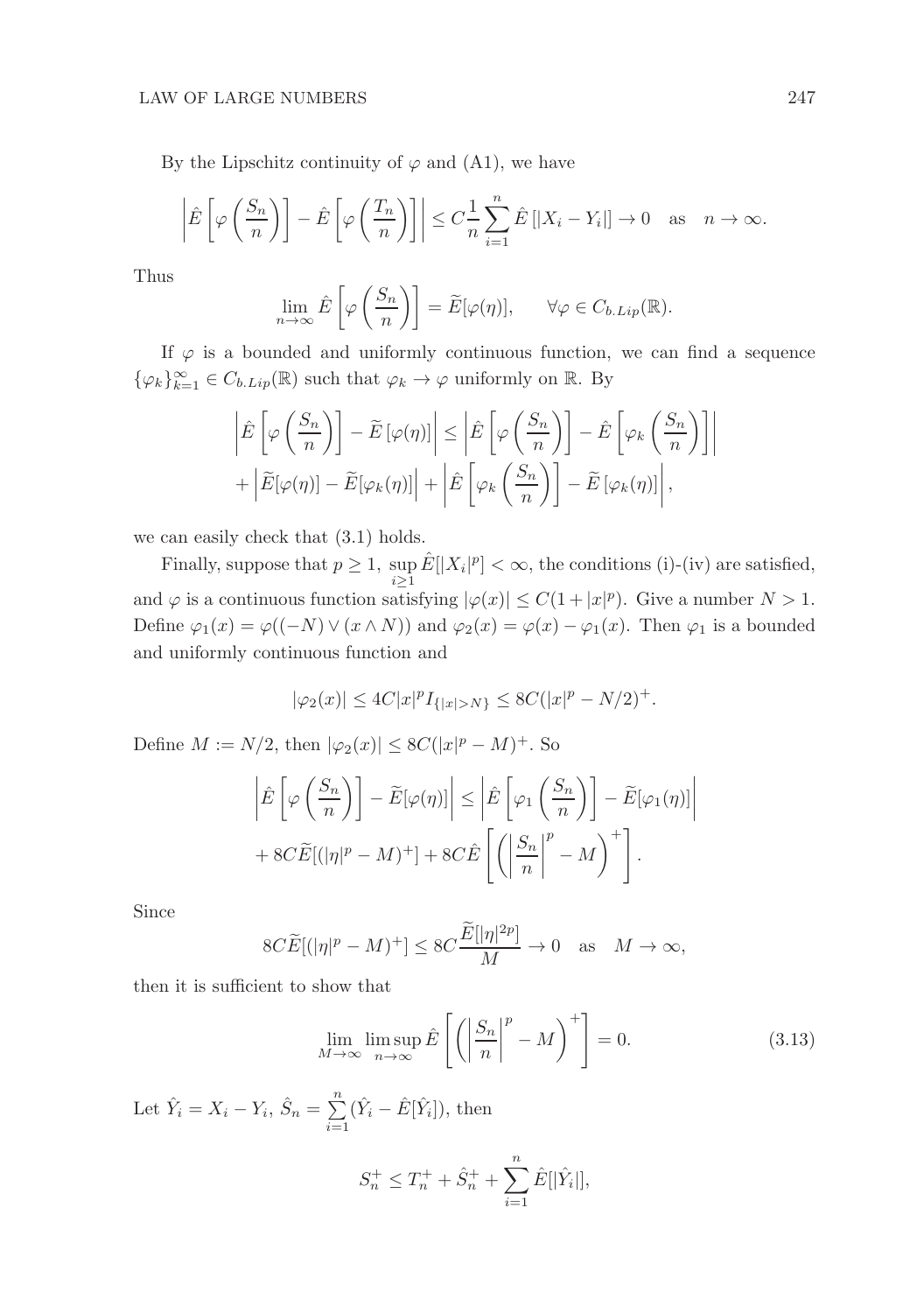$$
\left(\left|\frac{S_n^+}{n}\right|^p - M\right)^+ \le \left(3^{p-1}\left|\frac{T_n^+}{n}\right|^p - M\right)^+ + 3^{p-1}\left|\frac{\hat{S}_n^+}{n}\right|^p + 3^{p-1}\left(\sum_{i=1}^n\frac{\hat{E}[|\hat{Y}_i|]}{n}\right)^p.
$$

By  $(A1)$ , we have

$$
\sum_{i=1}^{n} \frac{\hat{E}[|\hat{Y}_i|]}{n} = \frac{1}{n} \sum_{i=1}^{n} \hat{E}[|X_i - Y_i|] \to 0 \text{ as } n \to \infty.
$$

And by (A3), we have

$$
\hat{E}\left[\left(3^{p-1}\left|\frac{T_n^+}{n}\right|^p - M\right)^+\right] \le M^{-1}3^{2p-2}\hat{E}\left[\left|\frac{T_n}{n}\right|^{2p}\right] \le M^{-1}3^{2p-2}C_{2p} \to 0
$$
\nas\n
$$
M \to \infty.
$$

For  $\hat{E}[\hat{S}_n^+/n]^p$ , applying the Rosenthal's inequality (2.2), we can obtain the following result: When  $p = 1$ ,

$$
\hat{E}\left[\left|\frac{\hat{S}_n^+}{n}\right|\right] \le 4\frac{1}{n}\sum_{i=1}^n \hat{E}[|\hat{Y}_i|] \le 4\frac{1}{n}\sum_{i=1}^n \hat{E}[(|X_i| - i)^+] \le 4\frac{1}{n}\sum_{i=1}^n \sup_{k \ge 1} \hat{E}[(|X_k| - i)^+],
$$

so

$$
\hat{E}\left[\left|\frac{\hat{S}_n^+}{n}\right|\right] \to 0 \quad \text{as} \quad n \to \infty.
$$

When  $1 < p \leq 2$ ,

$$
\hat{E}[|\hat{S}_n^+|^p] \le 2^{2-p} \sum_{i=1}^n \hat{E}[|\hat{Y}_i - \hat{E}[\hat{Y}_i]|^p] \le 2^{2-p} \sum_{i=1}^n \left(2^p \hat{E}[|\hat{Y}_i|^p]\right)
$$
  

$$
\le 4 \sum_{i=1}^n \hat{E}[|X_i|^p] \le 4n \cdot \sup_{i \ge 1} \hat{E}[|X_i|^p],
$$

so

$$
\hat{E}\left[\left|\frac{\hat{S}_n^+}{n}\right|^p\right] \to 0 \quad \text{as} \quad n \to \infty.
$$

When  $p > 2$ ,

$$
\hat{E}[|\hat{S}_n^+|^p] \le C_p n^{\frac{p}{2}-1} \sum_{i=1}^n \hat{E}[|\hat{Y}_i - \hat{E}[\hat{Y}_i]|^p] \le C_p n^{\frac{p}{2}-1} \sum_{i=1}^n \left(2^p \hat{E}[|\hat{Y}_i|^p]\right)
$$
  

$$
\le 2^p C_p n^{\frac{p}{2}-1} \sum_{i=1}^n \hat{E}[|X_i|^p] \le 2^p C_p \left(\sup_{i \ge 1} \hat{E}[|X_i|^p]\right) n^{\frac{p}{2}},
$$

so

$$
\hat{E}\left[\left|\frac{\hat{S}_n^+}{n}\right|^p\right] \to 0 \quad \text{as} \quad n \to \infty.
$$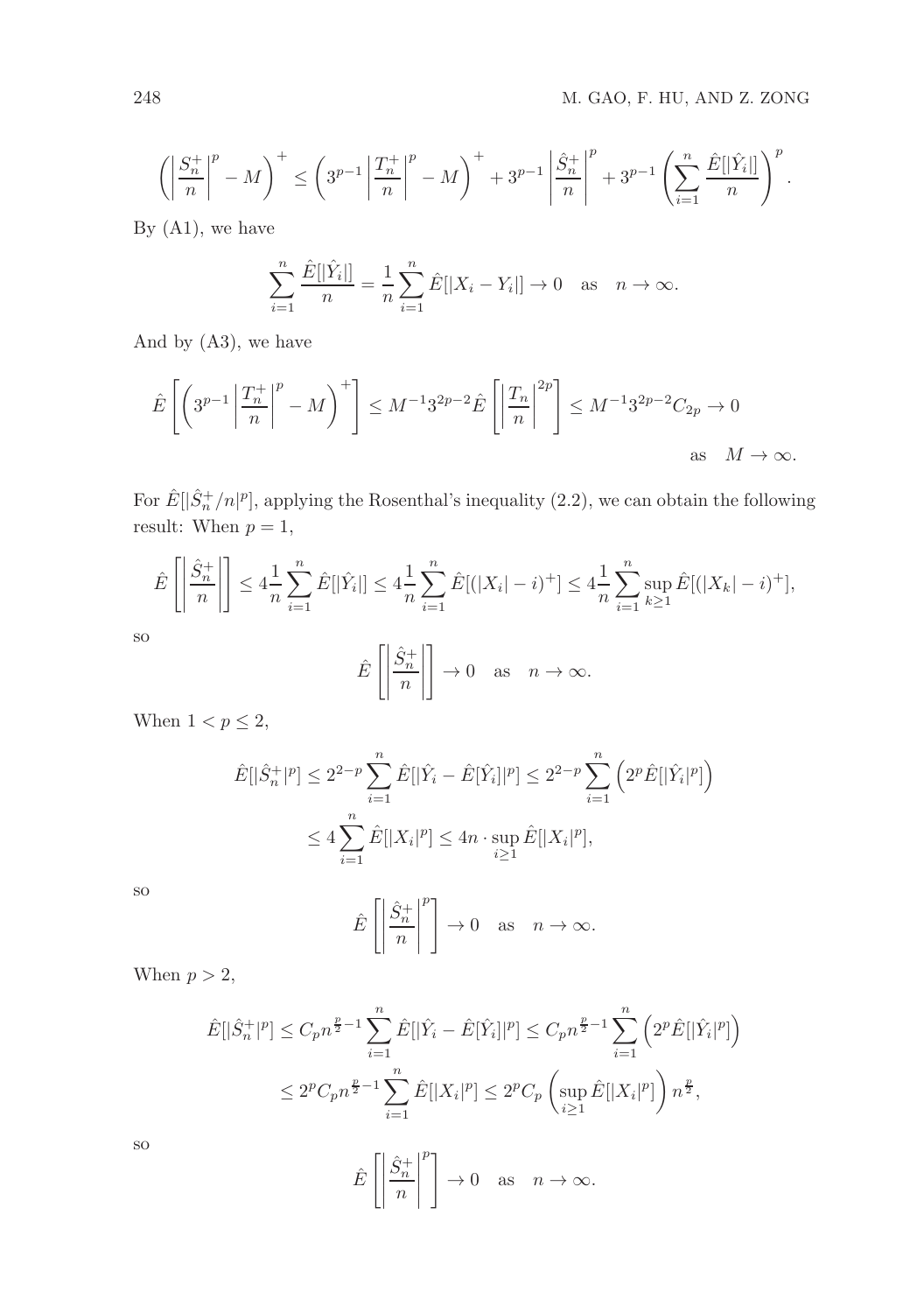Thus, it follows that

$$
\lim_{M \to \infty} \limsup_{n \to \infty} \hat{E}\left[\left(\left|\frac{S_n^+}{n}\right|^p - M\right)^+\right] = 0.
$$

Similarly,

$$
\lim_{M \to \infty} \limsup_{n \to \infty} \hat{E}\left[\left(\left|\frac{S_n^-}{n}\right|^p - M\right)^+\right] = 0.
$$

So (3.13) is proved and the proof is completed.

**Theorem 3.2.** *Under the conditions of Theorem 3.1, then for any*  $\varepsilon > 0$ *,* 

$$
\lim_{n \to \infty} v\left(\frac{S_n}{n} \in \left(\underline{\mu} - \varepsilon, \overline{\mu} + \varepsilon\right)\right) = 1,\tag{3.14}
$$

The proof is similar to the proof of Theorem 3.3 in [10] and so it is omitted.

**Theorem 3.3.** Let  $\{X_i\}_{i=1}^{\infty}$  be a sequence of random variables in a sublinear expec*tation space*  $(\Omega, \mathcal{H}, E)$ *, satisfy the following conditions:* 

- (i) *each*  $X_{i+1}$  *is independent to*  $(X_1, \dots, X_i)$ *, for*  $i = 1, 2, \dots$ *;*
- (ii)  $\hat{E}[X_i] = \hat{\varepsilon}[X_i] = 0, \ \hat{E}[X_i^2] = \overline{\sigma}_i^2, \ \hat{\varepsilon}[X_i^2] = \underline{\sigma}_i^2, \ \text{where } 0 \le \underline{\sigma}_i \le \overline{\sigma}_i < \infty;$
- (iii) *there are two positive constants*  $\sigma$  *and*  $\overline{\sigma}$  *such that*

$$
\lim_{n \to \infty} \frac{1}{n} \sum_{i=1}^{n} |\underline{\sigma}_i^2 - \underline{\sigma}^2| = 0, \quad \lim_{n \to \infty} \frac{1}{n} \sum_{i=1}^{n} |\overline{\sigma}_i^2 - \overline{\sigma}^2| = 0;
$$

(iv)  $\lim_{c \to \infty} \sup_{i \ge 1} \hat{E}[(X_i^2 - c)^+] = 0;$ 

(v)  $\sup_{i\geq 1} \hat{E}[X_i^2] < \infty$ . Then for any continuous function  $\varphi$  satisfying  $|\varphi(x)| \leq$  $C(1+x^2)$ , we have

$$
\lim_{n \to \infty} \hat{E}\left[\varphi\left(\frac{S_n}{\sqrt{n}}\right)\right] = \widetilde{E}[\varphi(\xi)],\tag{3.15}
$$

where  $S_n = \sum_{n=1}^n$  $\sum_{i=1}^{n} X_i$ ,  $\xi \sim \mathcal{N}(0; [\underline{\sigma}^2, \overline{\sigma}^2])$  *under*  $\widetilde{E}$ *. Furthermore, if*  $p > 2$  *and* sup  $\widehat{E}[|X_i|^p]$  $< \infty$ , then (3.15) holds for any continuous function  $\varphi$  satisfying  $|\varphi(x)| \leq C(1+|x|^p)$ .

**Proof.** Let  $Y_i = (-\sqrt{i}) \vee (X_i \wedge \sqrt{i}), T_n = \sum_{i=1}^n$  $\sum_{i=1} Y_i$ . In order to prove Theorem 3.3, we need the following facts:

(B1) Suppose that the condition (iv) is satisfied, then

$$
\frac{\sum_{i=1}^{n} \hat{E}[|X_i - Y_i|]}{\sqrt{n}} \to 0 \quad \text{as} \quad n \to \infty.
$$

 $\Box$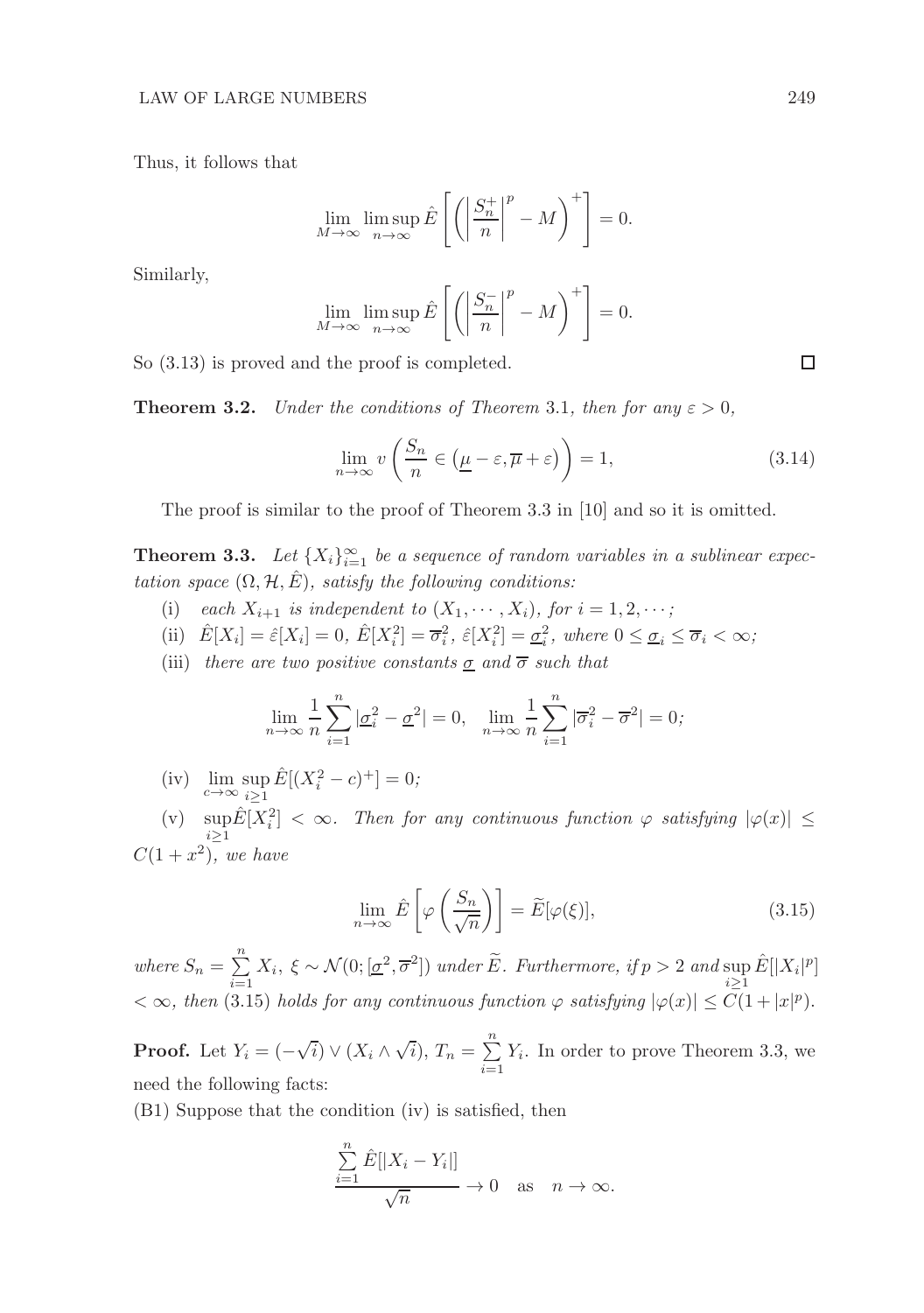(B2) Suppose that the conditions (iv) and (v) are satisfied, then

$$
\frac{\sum_{i=1}^{n} \hat{E}[|Y_i|^{\alpha+2}]}{n^{\frac{\alpha}{2}+1}} \to 0 \quad \text{as} \quad n \to \infty, \quad \forall 0 < \alpha < 1.
$$

(B3) Suppose that the conditions (i),(ii),(iv) and (v) are satisfied, then

$$
\hat{E}[|T_n|^p] \le C_p n^{\frac{p}{2}}, \quad \forall p \ge 2.
$$

For (B1), note that

$$
\sqrt{n}\hat{E}[|X_n - Y_n|] \le \hat{E}[(X_n^2 - n)^+] \le \sup_{i \ge 1} \hat{E}[(X_i^2 - n)^+].
$$

So (B1) holds.

For (B2), note that

$$
\hat{E}[|Y_n|^{\alpha+2}] \le \hat{E}[X_n^2|Y_n|^{\alpha}] \le \hat{E}[(X_n^2 - c + c)|Y_n|^{\alpha}]
$$
  
\n
$$
\le n^{\frac{\alpha}{2}}\hat{E}[(X_n^2 - c)^+] + c\hat{E}[|Y_n|^{\alpha}]
$$
  
\n
$$
\le n^{\frac{\alpha}{2}}\hat{E}[(X_n^2 - c)^+] + c\left(\hat{E}[X_n^2]\right)^{\frac{\alpha}{2}}
$$
  
\n
$$
\le n^{\frac{\alpha}{2}} \cdot \sup_{i \ge 1} \hat{E}[(X_i^2 - c)^+] + c\left(\sup_{i \ge 1} \hat{E}[X_i^2]\right)^{\frac{\alpha}{2}}
$$

for any  $c > 1$ . By Stolz theorem, (B2) is true.

For (B3), by the Rosenthal's inequality (2.1) and (B1), we have

$$
\hat{E}[|T_n|^p] \leq C_p \sum_{i=1}^n \hat{E}[|Y_i|^p] + C_p \left( \sum_{i=1}^n \hat{E}[Y_i^2] \right)^{\frac{p}{2}} + C_p \left( \sum_{i=1}^n \left[ (\hat{E}[Y_i])^+ + (\hat{E}[-Y_i])^+ \right] \right)^p
$$
\n
$$
\leq C_p n^{\frac{p}{2}-1} \sum_{i=1}^n \hat{E}[X_i^2] + C_p \left( \sum_{i=1}^n \hat{E}[X_i^2] \right)^{\frac{p}{2}} + C_p \left( \sum_{i=1}^n 2\hat{E}[|X_i - Y_i|] \right)^p
$$
\n
$$
\leq C_p n^{\frac{p}{2}-1} \cdot n \cdot \sup_{i \geq 1} \hat{E}[X_i^2] + C_p \left( n \cdot \sup_{i \geq 1} \hat{E}[X_i^2] \right)^{\frac{p}{2}} + C_p \left( \sum_{i=1}^n 2\hat{E}[|X_i - Y_i|] \right)^p
$$
\n
$$
\leq C_p n^{\frac{p}{2}}.
$$

So (B3) is true.

First, we show that

$$
\lim_{n \to \infty} \hat{E}\left[\varphi\left(\frac{T_n}{\sqrt{n}}\right)\right] = \widetilde{E}[\varphi(\xi)], \qquad \forall \varphi \in C_{b.Lip}(\mathbb{R}).\tag{3.16}
$$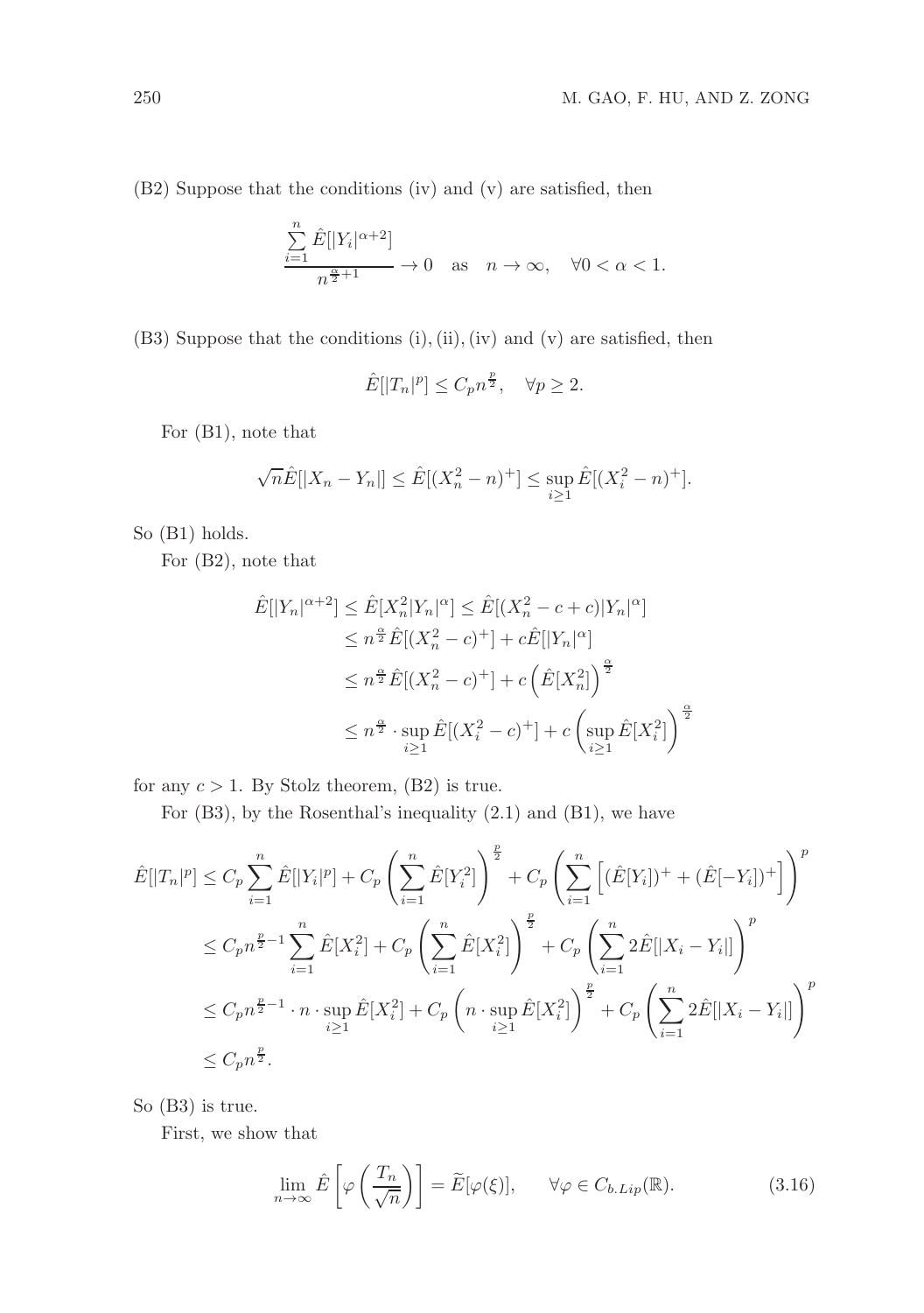## $\begin{tabular}{c} LAW OF LARGE NUMBERS \end{tabular} \begin{tabular}{c} \multicolumn{2}{c}{\textbf{1}} \\ \multicolumn{2}{c}{\textbf{1}} \\ \multicolumn{2}{c}{\textbf{251}} \\ \multicolumn{2}{c}{\textbf{252}} \\ \multicolumn{2}{c}{\textbf{253}} \\ \multicolumn{2}{c}{\textbf{254}} \\ \multicolumn{2}{c}{\textbf{259}} \\ \multicolumn{2}{c}{\textbf{251}} \\ \multicolumn{2}{c}{\textbf{252}} \\ \multicolumn{2}{c}{\textbf{251}} \\ \multicolumn{2}{c}{\textbf{252$

Now, for a small but fixed  $h > 0$ , let V be the unique viscosity solution of the following equation:

$$
\partial_t V + G(\partial_{xx}^2 V) = 0
$$
,  $(t, x) \in [0, 1 + h] \times \mathbb{R}$ ,  $V|_{t=1+h} = \varphi(x)$ , (3.17)

where  $G(\alpha) := \frac{1}{2}(\overline{\sigma}^2 \alpha^+ - \underline{\sigma}^2 \alpha^-)$ . According to the definition of G-normal distribution, we have

$$
V(t,x) = \widetilde{E}\left[\varphi\left(x + \sqrt{1+h-t}\xi\right)\right],
$$
  
\n
$$
V(h,0) = \widetilde{E}[\varphi(\xi)],
$$
  
\n
$$
V(1+h,x) = \varphi(x).
$$
\n(3.18)

Since  $(3.17)$  is a uniformly parabolic PDE, by the interior regularity of  $V$ , we have

$$
||V||_{C^{1+\frac{\alpha}{2},2+\alpha}([0,1]\times\mathbb{R})}<\infty
$$
, for some  $\alpha \in (0,1)$ .

Let  $\delta = \frac{1}{n}$ ,  $T_0 = 0$ , then

$$
V(1, \sqrt{\delta}T_n) - V(0,0) = \sum_{i=0}^{n-1} \left\{ V((i+1)\delta, \sqrt{\delta}T_{i+1}) - V(i\delta, \sqrt{\delta}T_i) \right\}
$$
  

$$
= \sum_{i=0}^{n-1} \left\{ \left[ V((i+1)\delta, \sqrt{\delta}T_{i+1}) - V(i\delta, \sqrt{\delta}T_{i+1}) \right] + \left[ V(i\delta, \sqrt{\delta}T_{i+1}) - V(i\delta, \sqrt{\delta}T_i) \right] \right\}
$$
  

$$
= \sum_{i=0}^{n-1} \left\{ I_0^i + J_0^i \right\},
$$

with, by Taylor's expansion,

$$
J_{\delta}^{i} = \partial_{t}V(i\delta, \sqrt{\delta}T_{i})\delta + \frac{1}{2}\partial_{xx}^{2}V(i\delta, \sqrt{\delta}T_{i})Y_{i+1}^{2}\delta + \partial_{x}V(i\delta, \sqrt{\delta}T_{i})Y_{i+1}\sqrt{\delta}
$$
  
\n
$$
= \left(\partial_{t}V(i\delta, \sqrt{\delta}T_{i})\delta + \frac{1}{2}\partial_{xx}^{2}V(i\delta, \sqrt{\delta}T_{i})X_{i+1}^{2}\delta + \partial_{x}V(i\delta, \sqrt{\delta}T_{i})X_{i+1}\sqrt{\delta}\right)
$$
  
\n
$$
+ \left(\frac{1}{2}\partial_{xx}^{2}V(i\delta, \sqrt{\delta}T_{i})(Y_{i+1}^{2} - X_{i+1}^{2})\delta + \partial_{x}V(i\delta, \sqrt{\delta}T_{i})(Y_{i+1} - X_{i+1})\sqrt{\delta}\right)
$$
  
\n
$$
= J_{\delta,1}^{i} + J_{\delta,2}^{i},
$$

$$
I_{\delta}^{i} = \int_{0}^{1} \left[ \partial_{t} V((i+\beta)\delta, \sqrt{\delta}T_{i+1}) - \partial_{t} V(i\delta, \sqrt{\delta}T_{i+1}) \right] d\beta \delta
$$
  
+  $\left[ \partial_{t} V(i\delta, \sqrt{\delta}T_{i+1}) - \partial_{t} V(i\delta, \sqrt{\delta}T_{i}) \right] \delta$   
+  $\int_{0}^{1} \int_{0}^{1} \left[ \partial_{xx}^{2} V(i\delta, \sqrt{\delta}T_{i} + \gamma \beta Y_{i+1} \sqrt{\delta}) - \partial_{xx}^{2} V(i\delta, \sqrt{\delta}T_{i}) \right] \gamma d\beta d\gamma Y_{i+1}^{2} \delta.$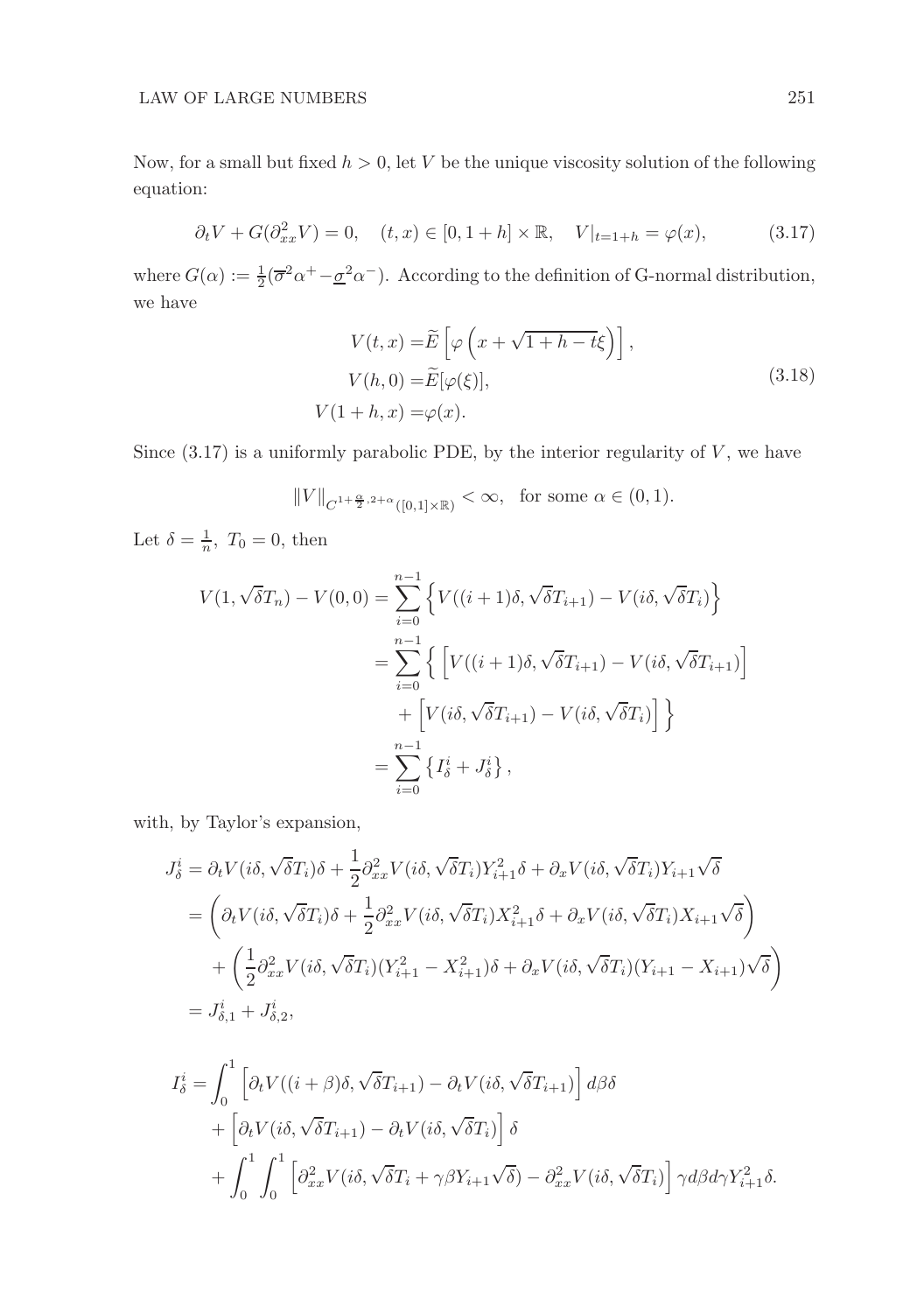Therefore,

$$
\hat{E}\left[\sum_{i=0}^{n-1} J_{\delta,1}^{i}\right] - \sum_{i=0}^{n-1} \left(\hat{E}[|J_{\delta,2}^{i}|] + \hat{E}[|I_{\delta}^{i}|]\right) \le \hat{E}[V(1,\sqrt{\delta}T_{n})] - V(0,0) \n\le \hat{E}\left[\sum_{i=0}^{n-1} J_{\delta,1}^{i}\right] + \sum_{i=0}^{n-1} \left(\hat{E}[|J_{\delta,2}^{i}|] + \hat{E}[|I_{\delta}^{i}|]\right).
$$
\n(3.19)

For  $I^i_\delta$ , since both  $\partial_t V$  and  $\partial_{xx}^2 V$  are uniformly  $\frac{\alpha}{2}$ -hölder continuous in t and  $\alpha$ -hölder continuous in x on  $[0, 1] \times \mathbb{R}$ , then we have

$$
|I_{\delta}^{i}| \leq C\delta^{1+\frac{\alpha}{2}}(1+|Y_{i+1}|^{\alpha}+|Y_{i+1}|^{2+\alpha}).
$$

From (B2), we have

$$
\sum_{i=0}^{n-1} \hat{E} \left[ |I_{\delta}^{i}| \right] \le C \left( \frac{1}{n} \right)^{1+\frac{\alpha}{2}} \sum_{i=0}^{n-1} \left( 1 + \hat{E} [|Y_{i+1}|^{\alpha}] + \hat{E} [|Y_{i+1}|^{2+\alpha}] \right) \to 0 \quad \text{as} \quad n \to \infty.
$$

Thus

$$
\lim_{n \to \infty} \sum_{i=0}^{n-1} \hat{E}\left[|I_{\delta}^{i}| \right] = 0. \tag{3.20}
$$

For  $J_{\delta,1}^i$ , from the conditions (i) and (ii) we have

$$
\hat{E}\left[\partial_x V(i\delta, \sqrt{\delta}T_i)X_{i+1}\sqrt{\delta}\right] = \hat{E}\left[-\partial_x V(i\delta, \sqrt{\delta}T_i)X_{i+1}\sqrt{\delta}\right] = 0.
$$

We then combine the above equality with (3.17) as well as the condition (i), it follows that

$$
\hat{E}[J_{\delta,1}^{i}] = \hat{E}\left[\partial_{t}V(i\delta,\sqrt{\delta}T_{i})\delta + \frac{1}{2}\partial_{xx}^{2}V(i\delta,\sqrt{\delta}T_{i})X_{i+1}^{2}\delta\right]
$$
\n
$$
= \hat{E}\left\{\partial_{t}V(i\delta,\sqrt{\delta}T_{i})\delta + \frac{\delta}{2}\left[(\partial_{xx}^{2}V(i\delta,\sqrt{\delta}T_{i}))^{+}\overline{\sigma}_{i+1}^{2} - (\partial_{xx}^{2}V(i\delta,\sqrt{\delta}T_{i}))^{-}\underline{\sigma}_{i+1}^{2}\right]\right\}
$$
\n
$$
\leq \hat{E}\left\{\partial_{t}V(i\delta,\sqrt{\delta}T_{i})\delta + \frac{\delta}{2}\left[(\partial_{xx}^{2}V(i\delta,\sqrt{\delta}T_{i}))^{+}\overline{\sigma}^{2} - (\partial_{xx}^{2}V(i\delta,\sqrt{\delta}T_{i}))^{-}\underline{\sigma}^{2}\right]\right\}
$$
\n
$$
+ \frac{\delta}{2}\hat{E}\left[(\partial_{xx}^{2}V(i\delta,\sqrt{\delta}T_{i}))^{+}(\overline{\sigma}_{i+1}^{2} - \overline{\sigma}^{2}) - (\partial_{xx}^{2}V(i\delta,\sqrt{\delta}T_{i}))^{-}(\underline{\sigma}_{i+1}^{2} - \underline{\sigma}^{2})\right]
$$
\n
$$
= \frac{\delta}{2}\hat{E}\left[(\partial_{xx}^{2}V(i\delta,\sqrt{\delta}T_{i}))^{+}(\overline{\sigma}_{i+1}^{2} - \overline{\sigma}^{2}) - (\partial_{xx}^{2}V(i\delta,\sqrt{\delta}T_{i}))^{-}(\underline{\sigma}_{i+1}^{2} - \underline{\sigma}^{2})\right]
$$
\n
$$
\leq \frac{\delta}{2}\hat{E}\left[\left|\partial_{xx}^{2}V(i\delta,\sqrt{\delta}T_{i})\right|\right] \left(\left|\overline{\sigma}_{i+1}^{2} - \overline{\sigma}^{2}\right| + \left|\underline{\sigma}_{i+1}^{2} - \underline{\sigma}^{2}\right|\right).
$$

Since  $\partial_{xx}^2 V$  is uniformly  $\alpha$ -hölder continuous in x and  $\frac{\alpha}{2}$ -hölder continuous in t on  $[0, 1] \times \mathbb{R}$ , it follows that

$$
\hat{E}\left[\left|\partial_{xx}^2 V\left(i\delta, \sqrt{\delta}T_i\right)\right|\right] \le \left|\partial_{xx}^2 V(0,0)\right| + \hat{E}\left[\left|\partial_{xx}^2 V\left(i\delta, \sqrt{\delta}T_i\right) - \partial_{xx}^2 V(0,0)\right|\right]
$$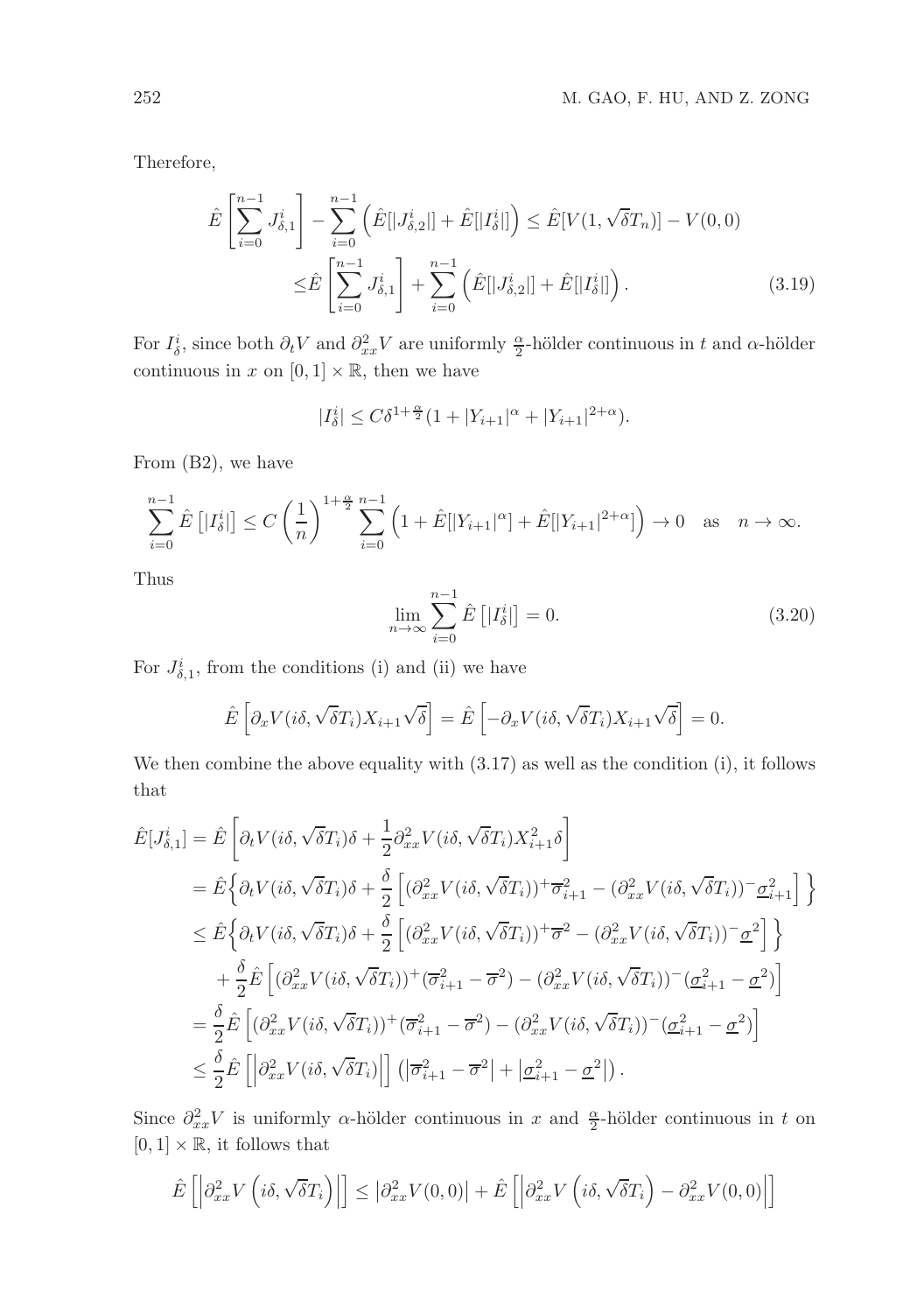$$
\leq C \left( 1 + |i\delta|^{\frac{\alpha}{2}} + \hat{E}\left[ \left| \sqrt{\delta} T_i \right|^\alpha \right] \right)
$$
  

$$
\leq C \left( 1 + |i\delta|^{\frac{\alpha}{2}} + \left( \hat{E}\left[ \left| \sqrt{\delta} T_i \right|^\alpha \right] \right)^{\frac{\alpha}{2}} \right) \leq C
$$

by Hölder's inequality and (B3). So we have

$$
\hat{E}\left[J_{\delta,1}^{i}\right] \leq C\delta\left(|\overline{\sigma}_{i+1}^{2} - \overline{\sigma}^{2}| + |\underline{\sigma}_{i+1}^{2} - \underline{\sigma}^{2}|\right).
$$

By the condition (iii), it follows that

$$
\hat{E}\left[\sum_{i=0}^{n-1} J_{\delta,1}^{i}\right] \leq \sum_{i=0}^{n-1} \hat{E}\left[J_{\delta,1}^{i}\right] \leq C \frac{1}{n} \sum_{i=0}^{n-1} \left(|\overline{\sigma}_{i+1}^{2} - \overline{\sigma}^{2}| + |\underline{\sigma}_{i+1}^{2} - \underline{\sigma}^{2}|\right) \to 0 \text{ as } n \to \infty.
$$

Similarly,

$$
\hat{E}\left[\sum_{i=0}^{n-1} J_{\delta,1}^i\right] \ge -C\frac{1}{n}\sum_{i=0}^{n-1} \left(\left|\overline{\sigma}_{i+1}^2 - \overline{\sigma}^2\right| + \left|\underline{\sigma}_{i+1}^2 - \underline{\sigma}^2\right|\right) \to 0 \quad \text{as} \quad n \to \infty.
$$

Thus

$$
\lim_{n \to \infty} \hat{E}\left[\sum_{i=0}^{n-1} J_{\delta,1}^i\right] = 0.
$$
\n(3.21)

For  $J_{\delta,2}^i$ , in a similar manner as above, we have

$$
\hat{E}\left[\left|\partial_x V(i\delta, \sqrt{\delta}T_i)\right|\right] \leq C.
$$

By the conditions (i), (iv), (B1) and Stolz theorem,

$$
\sum_{i=0}^{n-1} \hat{E} [J_{\delta,2}^{i}] \leq \sum_{i=0}^{n-1} \left\{ \frac{1}{2} \hat{E} \left[ \left| \partial_{xx}^{2} V(i\delta, \sqrt{\delta} T_{i}) \right| \right] \hat{E} \left[ \left| X_{i+1}^{2} - Y_{i+1}^{2} \right| \right] \delta \right\}
$$
  
+
$$
\hat{E} \left[ \left| \partial_{x} V(i\delta, \sqrt{\delta} T_{i}) \right| \right] \hat{E} \left[ \left| X_{i+1} - Y_{i+1} \right| \right] \sqrt{\delta} \right\}
$$
  

$$
\leq C \frac{1}{n} \sum_{i=0}^{n-1} \hat{E} \left[ \left( X_{i+1}^{2} - (i+1) \right)^{+} \right] + C \frac{1}{\sqrt{n}} \sum_{i=0}^{n-1} \hat{E} \left[ \left| X_{i+1} - Y_{i+1} \right| \right]
$$
  

$$
\leq C \frac{1}{n} \sum_{i=0}^{n-1} \sup_{k \geq 1} \hat{E} \left[ \left( X_{k}^{2} - (i+1) \right)^{+} \right] + C \frac{1}{\sqrt{n}} \sum_{i=1}^{n} \hat{E} \left[ \left| X_{i} - Y_{i} \right| \right] \to 0
$$
  
as  $n \to \infty$ .

Then combining  $(3.19)$ ,  $(3.20)$  and  $(3.21)$ , it follows that

$$
\lim_{n \to \infty} \hat{E}\left[V\left(1, \sqrt{\delta}T_n\right)\right] = V(0, 0). \tag{3.22}
$$

Additionally, it is obvious that if  $\varphi \in C_{b.Lip}(\mathbb{R})$ , i.e.,  $|\varphi(x) - \varphi(y)| \leq C|x - y|$ , then for each  $t, s \in [0, 1 + h]$  and  $x \in \mathbb{R}$ ,

$$
|V(t,x) - V(s,x)| \le C\widetilde{E}[\xi] \sqrt{|t-s|} \le C\sqrt{|t-s|}.\tag{3.23}
$$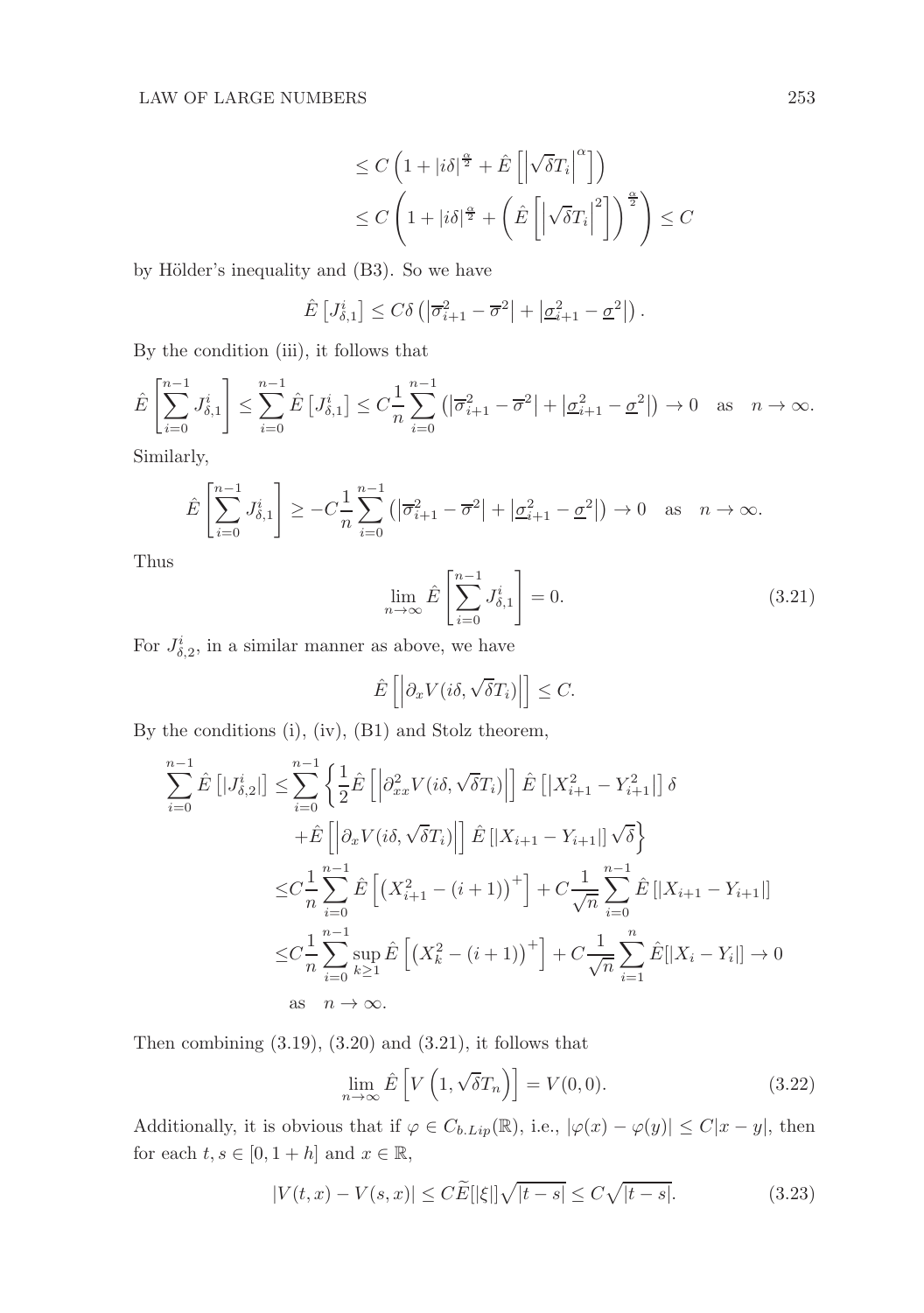In particular,

$$
|V(0,0) - V(h,0)| \le C\sqrt{h}.
$$
\n(3.24)

Combining  $(3.18), (3.23),$  with  $(3.24),$  we have

$$
\begin{split}\n\left| \hat{E} \left[ \varphi \left( \sqrt{\delta} T_n \right) \right] - \tilde{E} [\varphi(\xi)] \right| &= \left| \hat{E} \left[ V \left( 1 + h, \sqrt{\delta} T_n \right) \right] - V(h, 0) \right| \\
&\leq \left| \hat{E} \left[ V \left( 1 + h, \sqrt{\delta} T_n \right) \right] - \hat{E} \left[ V \left( 1, \sqrt{\delta} T_n \right) \right] \right| \\
&+ \left| \hat{E} \left[ V \left( 1, \sqrt{\delta} T_n \right) \right] - V(0, 0) \right| + |V(0, 0) - V(h, 0)| \\
&\leq 2C \sqrt{h} + \left| \hat{E} \left[ V \left( 1, \sqrt{\delta} T_n \right) \right] - V(0, 0) \right].\n\end{split}
$$

From (3.22), we obtain

$$
\limsup_{n \to \infty} \left| \hat{E} \left[ \varphi \left( \sqrt{\delta} T_n \right) \right] - \widetilde{E} [\varphi(\xi)] \right| \leq 2C \sqrt{h}.
$$

So (3.16) is proved.

By the Lipschitz continuity of  $\varphi$  and (B1), we have

$$
\left|\hat{E}\left[\varphi\left(\frac{S_n}{\sqrt{n}}\right)\right] - \hat{E}\left[\varphi\left(\frac{T_n}{\sqrt{n}}\right)\right]\right| \le C\frac{1}{\sqrt{n}}\sum_{i=1}^n\hat{E}\left[|X_i - Y_i|\right] \to 0 \quad \text{as} \quad n \to \infty.
$$

Thus

$$
\lim_{n \to \infty} \hat{E}\left[\varphi\left(\frac{S_n}{\sqrt{n}}\right)\right] = \widetilde{E}[\varphi(\xi)], \qquad \forall \varphi \in C_{b.Lip}(\mathbb{R}).
$$

The rest of the proof is very similar to that of Theorem 3.5 in [19] and so it is omitted.  $\Box$ 

Theorem 3.4. *Under the conditions of Theorem* 3.3*, then if* y *is a point at which*  $\tilde{v}$  *is continuous, we have* 

$$
\lim_{n \to \infty} v\left(\frac{S_n}{\sqrt{n}} \le y\right) = \tilde{v}(y),\tag{3.25}
$$

and if y is a point at which  $\widetilde{\mathbb{V}}$  is continuous, we have

$$
\lim_{n \to \infty} \mathbb{V}\left(\frac{S_n}{\sqrt{n}} \le y\right) = \widetilde{\mathbb{V}}(y),\tag{3.26}
$$

where  $\widetilde{v}(y) = \inf_{\theta \in \Theta} E_P \left[ I_{\left\{\int_0^1 \theta_s dB_s \leq y \right\}} \right]$  $\int$ ,  $\widetilde{\mathbb{V}}(y) = \sup_{\theta \in \Theta} E_P \left[ I_{\left\{\int_0^1 \theta_s dB_s \leq y \right\}} \right]$ i *,*

 ${B_t}_{t\geq0}$  is a 1 – dimensional Brownian motion under probability measure P,  $\Theta := \{ \{\theta_t\}_{t \geq 0} : \theta_t \text{ is } \mathcal{F}_t\text{-adapted process such that } \underline{\sigma} \leq \theta_t \leq \overline{\sigma} \},\$  $\mathcal{F}_t := \sigma\{B_s : 0 \le s \le t\} \vee \mathcal{N}, \quad \mathcal{N} \text{ is the collection of } P\text{-null subsets.}$ 

The proof is similar to the proof of Theorem 3.1 in [12] and so it is omitted.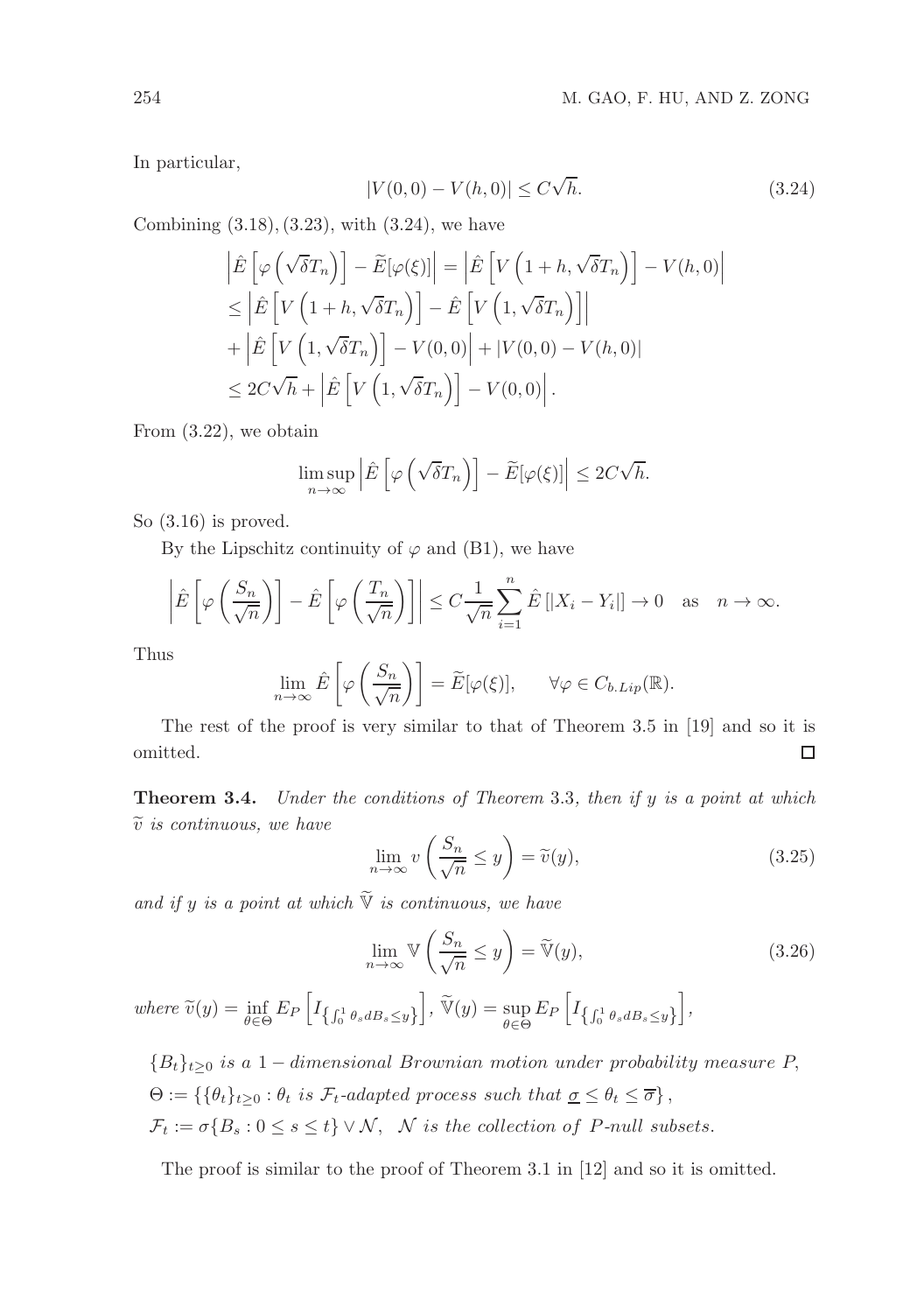#### ACKNOWLEDGMENTS

This work was supported partly by the National Natural Science Foundation of China (No. 11301295), the Natural Science Foundation of Shandong Province of China (Nos. ZR2016JL002, ZR2017MA012 and ZR2015AL013), the Education Department of Shandong Province Science and Technology Plan Project (No. J16LI07), the Program for Scientific Research Innovation Team in Colleges and Universities of Shandong Province of China, and the Program for Scientific Research Innovation Team in Applied Probability and Statistics of Qufu Normal University (No. 0230518).

#### REFERENCES

- [1] P. Artzner, F. Delbaen, J.M. Eber, and D. Heath, Coherent measures of risk, *Math. Finance*, 9 (1999), 203-228.
- [2] Z.J. Chen, Strong laws of large numbers for capacities, arXiv:1006.0749v1, 2010.
- [3] Z.J. Chen and F. Hu, A law of the iterated logarithm for sublinear expectations, *J. Financ. Eng.*, 1 (2014), 1-23.
- [4] F. Delbaen, Coherent risk measures on general probability spaces, In: Sandmann K, Schönbucher P J, Ed., *Advances in Finance and Stochastics*, New York: Springer-Verlag, 2002, 1–37.
- [5] L. Denis, M.S. Hu and S.G. Peng, Function spaces and capacity related to a sublinear expectation: Application to G-Brownian motion paths, *Potential Anal.*, 34 (2011), 139-161.
- [6] H. Föllmer and A. Schied, Convex measures of risk and trading constraints, *Finance Stoch.*, 6 (2002), 429-447.
- [7] M. Frittelli and E. Rosazza Gianin, Putting order in risk measures, *Journal of Banking & Finance*, 26 (2002), 1473-1486.
- [8] M. Frittelli and E. Rosazza Gianin, Dynamic convex risk measures, In: Szegö G, Ed., *New Risk Measures for the 21st Century*, New York: John Wiley & Sons, 2004, 227-248.
- [9] F. Hu, Moment bounds for IID sequences under sublinear expectations, *Sci. China Math.*, 54 (2011), 2155-2160.
- [10] F. Hu and Z.J. Chen, General laws of large numbers under sublinear expectations, *Communications in Statistics - Theory and Methods*, 45 (2016), 4215-4229.
- [11] F. Hu, Z.J. Chen and P.Y. Wu, A general strong law of large numbers for nonadditive probabilities and its applications, *Statistics*, 50 (2016), 733-749.